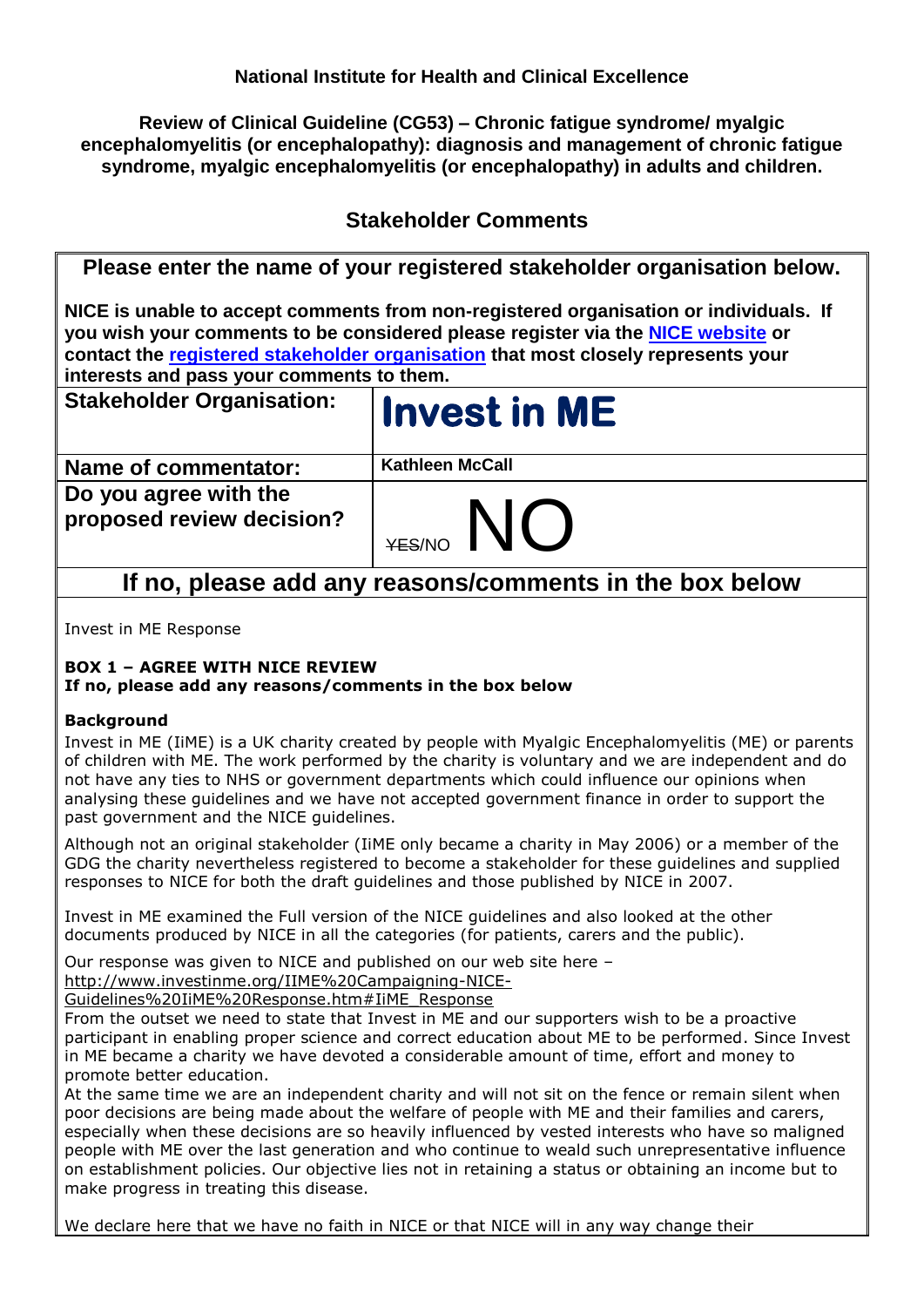recommendation not to review their NICE guidelines. NICE consultation processes are known to be a farce.

But we comment on this review process so that our comments can go on record and add to the weight of evidence which will eventually force NICE to be reviewed and the conduct and performance of their management to be held to account.

The document received from NICE Centre for Clinical Practice (Review of consultation document) is typical of the scant regard which NICE seems to display for the welfare of people with ME and their families.

NICE took over two years to formulate the Draft Guidelines, which became the published guidelines. IiME, along with those responding to the guidelines, were limited to two months to respond with comments to the Draft Guidelines and received no advance warning of the final contents of the NICE guidelines released in August 2007.

Likewise stakeholders have been given only two weeks to comment on the Review Consultation Practice.

NICE were out of touch with the needs of chronically ill patient needs in 2007 and that distance from reality and awareness continues today.

The Review consultation document provides three clinical areas for discussion. It is these clinical areas, decided by NICE and their GDG, upon which stakeholders are supposed to comment regarding whether the guidelines need to be revised.

In order to comment on the recommendation by NICE not to perform a review of the guidelines it is not sufficient merely to look for new evidence which has come about in recent years - one necessarily needs to look back on the original guidelines to understand what a failing they were and what they missed. We use the comments from our original submission in this document.

There was almost universal condemnation of the guidelines by patients, patient support groups, most ME charities and even healthcare providers. The only organisations who agreed with the guidelines were those who had accepted government money in the past to support government policies on ME or those who had vested interests and gained from promoting ME as a behavioural illness.

The review document provides sparse information on the discussions behind the document or on the processes in which a decision was made not to recommend an update to the guideline. No information is forthcoming about who has supplied comments from the original GDG. Transparency seems still not to be a strong point with NICE.

# **TAXONOMY USED BY NICE**

Firstly the name of the disease. As we noted in our response to the NICE guidelines the terminology may be crucial in dealing with ME, especially as GPs, paediatricians, other healthcare personnel and the media use different terms.

Let us be unequivocal - chronic fatique is a symptom, not a disease or illness.

Dr. B. Saraceno of the WHO clarified the classification in writing on October 16, 2001. "I wish to clarify the situation regarding the classification of neurasthenia, fatigue syndrome, postviral fatigue syndrome and benign myalgic encephalomyelitis. Let me state clearly that the World Health Organisation (WHO) has not changed its position on these disorders since the publication of the International Classification of Diseases, 10th Edition in 1992 and version of it during later years." "Post-viral fatigue syndrome remains under the diseases of nervous system as G93.3. Benign **myalgic encephalomyelitis** is included within this category."

Benign myalgic encephalomyelitis (ME) and post viral fatigue syndrome (PVFS) are classified under WHO classification ICD 10 G93.3 and chronic fatigue syndrome (CFS) is listed in the tabular index. We would prefer to use the term ME for the illness but also recognise that ME/CFS is used widely. The original NICE standards on terminology were extremely poor and unprofessional and this continues in this review document.

NICE perpetuate the terminological mess around ME.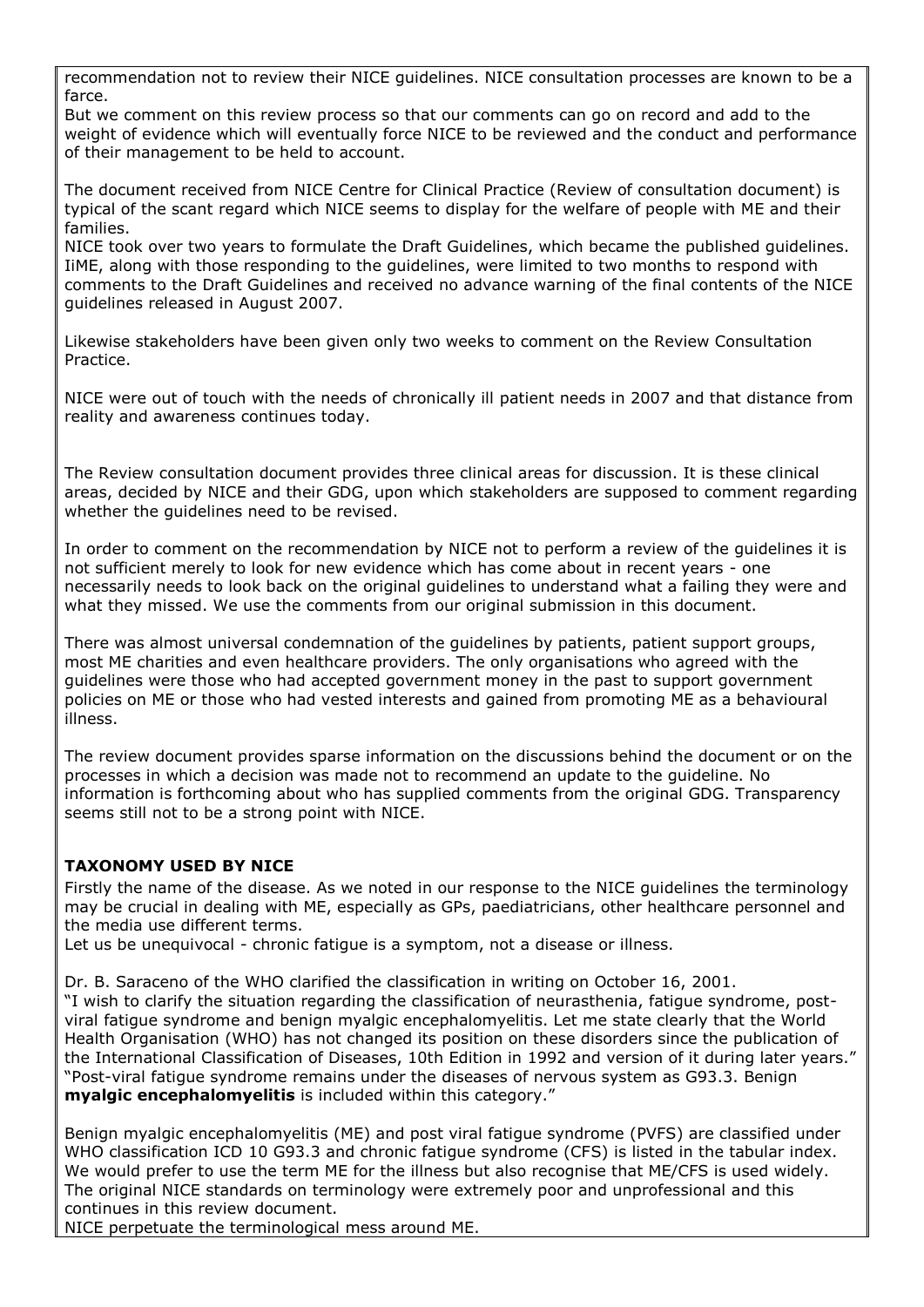The name is myalgic encephalomyelitis – not encephalopathy. The UK government supports this definition of ME as a neurological illness and therefore subscribes and endorses the name of myalgic encephalomyelitis. Myalgic encephalomyelitis must be used by NICE to describe ME.

To do differently is negligent of NICE.

The Consideration of the evidence (chapter 2) in the consultation review document states that "From initial intelligence gathering and a high-level randomised control trial (RCT) search clinical areas were identified to inform the development of clinical questions for focused searches"

Yet, as Professor Simon Wessely has stated: "*It should be kept in mind that evidence from randomised trials bears no guarantee for treatment success in routine practice. In fact, many CFS patients, in specialised treatment centres and the wider world, do not benefit from these interventions*" [**[1](#page-25-0)**]

# **GDG Composition**

The GDG contained no biological expertise and so was invalid to begin with. This was negligent of NICE and the UK government to allow this. To repeat this negligence is something which needs to be challenged. NICE cannot expect to have any of their work endorsed if it fails to adhere to basics of guideline development.

The membership of the Guideline Development Group appeared to have very little expertise in the clinical definition, analysis and research of neurological ME as defined by WHO ICD-10 G93.3. If there are specific levels of expertise, then these should be included but none of the nationally or internationally recognised bio-medical experts in ME are included.

# **NICE CLINICAL AREAS**

The Review Consultation Document states "Three clinical questions were developed based on the clinical areas above, qualitative feedback from other NICE departments and the views expressed by the Guideline Development Group, for more focused literature searches."

We believe that this should have been opened to all the stakeholders to discuss with adequate time. The GDG was found to be inadequate in producing the original guidelines – how would it be sufficient to allow the same group to be instrumental in deciding whether a review of the guidelines should be proposed and which areas were to be determined to make that judgement?

Certainly those other stakeholders who contributed to reviewing the draft guidelines should have been consulted at the same time as the GDG.

### **Clinical Area 1: Case Definitions of CFS/ME**

What are the existing case definitions for chronic fatigue syndrome in adults and children and what evidence exists to substantiate or validate these case definitions?

It is stated that "No conclusive evidence was identified that would invalidate current guideline recommendations."

This seems to be very difficult to believe.

One of the main complaints against the original NICE guidelines was that they were too broad and non-specific. This allows misdiagnosis to occur and wrong treatments to be administered. The research by Professor Leonard Jason [**[2](#page-25-1)**] has addressed this issue. Although this Review Consultation document states that it has reviewed this research we cannot understand how this research can be dismissed or not considered as proving that a review of the NICE guidelines is required. This research by Professor Jason was produced following the Invest in ME International ME Conference 2010 which showed extensive information on the pathology of the illness.

As Professor Jason stated in the conference abstract [**[30](#page-28-0)**]

"When diagnostic categories lack reliability and accuracy, the quality of treatment and clinical research can be significantly compromised. A misdiagnosis may lead to improper treatment and in cases of severe illness, the matter of an incorrect diagnosis can have serious consequences. In other words, the validity (i.e., usefulness) of a diagnostic category is inherently limited by its reliability."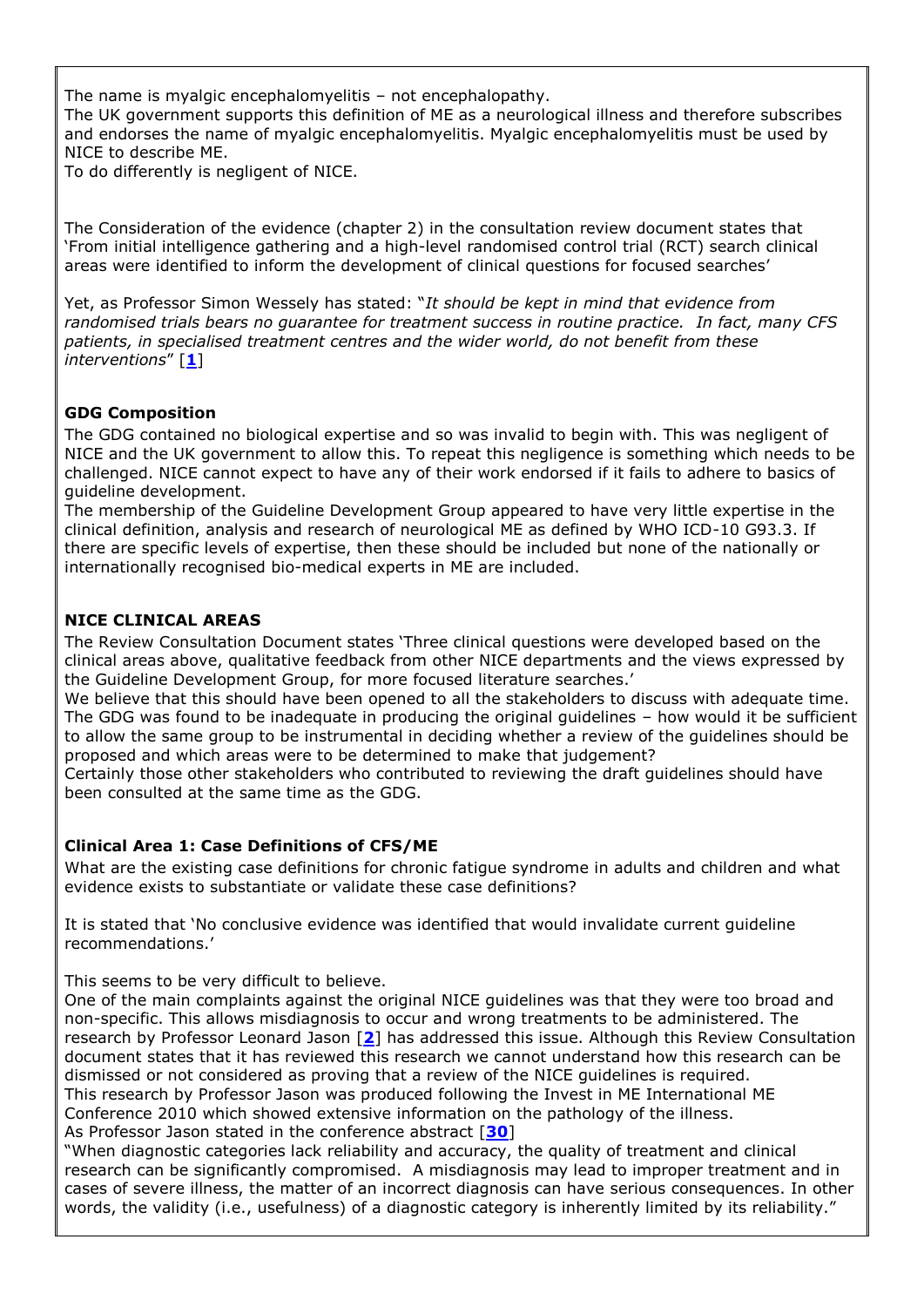The problem lies in the lack of separation of ME from the various fatigue states which NICE seem happy to live with under one definition.

The number of varying diagnostic guidelines is a problem that the ME community has been criticising for a long time. There are at least ten definitions of Chronic Fatigue Syndrome.

In the NICE guidelines and the so-called supporting evidence base a frequently used case definition is the Oxford Criteria which includes patients with no physical signs and selects subgroups of patients with high levels of psychiatric diagnoses.

This remains too broad a view of fatigue states and underlines the heart of the problem with the way this illness is treated and perceived as it includes far too broad a range of illnesses.

IiME feels that the use of the Oxford criteria for any discussion/diagnosis or treatment for ME invalidates everything and its usage should be terminated forthwith. The Oxford criteria for "CFS/ME" have no predictive validity and have not been adopted anywhere but in the UK.

Even NICE stated that the Canadian guidelines are more detailed than the Oxford.

The guidelines are a quite biased and narrow-looking report which mixes up far too many illnesses and research information simply to prove the original intention of the document – to force people with ME to be given psychological therapies and repeat the myths of the past.

It also attempts to subjugate ME into a bag of common illnesses all falling under the term CFS. In this NICE have done a major disservice to people with ME who are needlessly suffering from the perceptions of biased healthcare professionals who maintain their views with little good scientific evidence.

This questions the impartiality of NICE and the Guidelines.

The Gibson Inquiry (2006) reviewed diagnostic criteria and concluded that the Canadian criteria were a useful contribution to defining the clinical condition of CFS/ME and were more detailed than the Oxford criteria, for example.

This is central to the whole issue of diagnosis. The Canadian guidelines differentiate between those who have neurological ME and those who have a collection of symptoms which will be classified as idiopathic chronic fatigue.

Correct diagnosis allows each group to be treated accordingly.

IiME concluded that the basis of the NICE Guidelines was in viewing as broad a section of fatigue states as possible, where high quality biomedical research into ME has been ignored. Essential research showing the multi-system nature of ME was ignored and was not considered or discussed, e.g. enteroviruses, orthostatic intolerance and oxidative stress.

There was little in the guidelines that would persuade a GP to conduct a proper and full medical examination before diagnosis.

This is a major failing.

We believe that the paediatric guidelines for ME by Professor Jason et al. warrant a review of this area by NICE [**[3](#page-25-2)**].

#### **Clinical area 2: Information and support needs**

This posed the question - What are the support needs of healthcare professionals, patients and carers? And concluded no new evidence was identified which would change the direction of current guideline recommendations.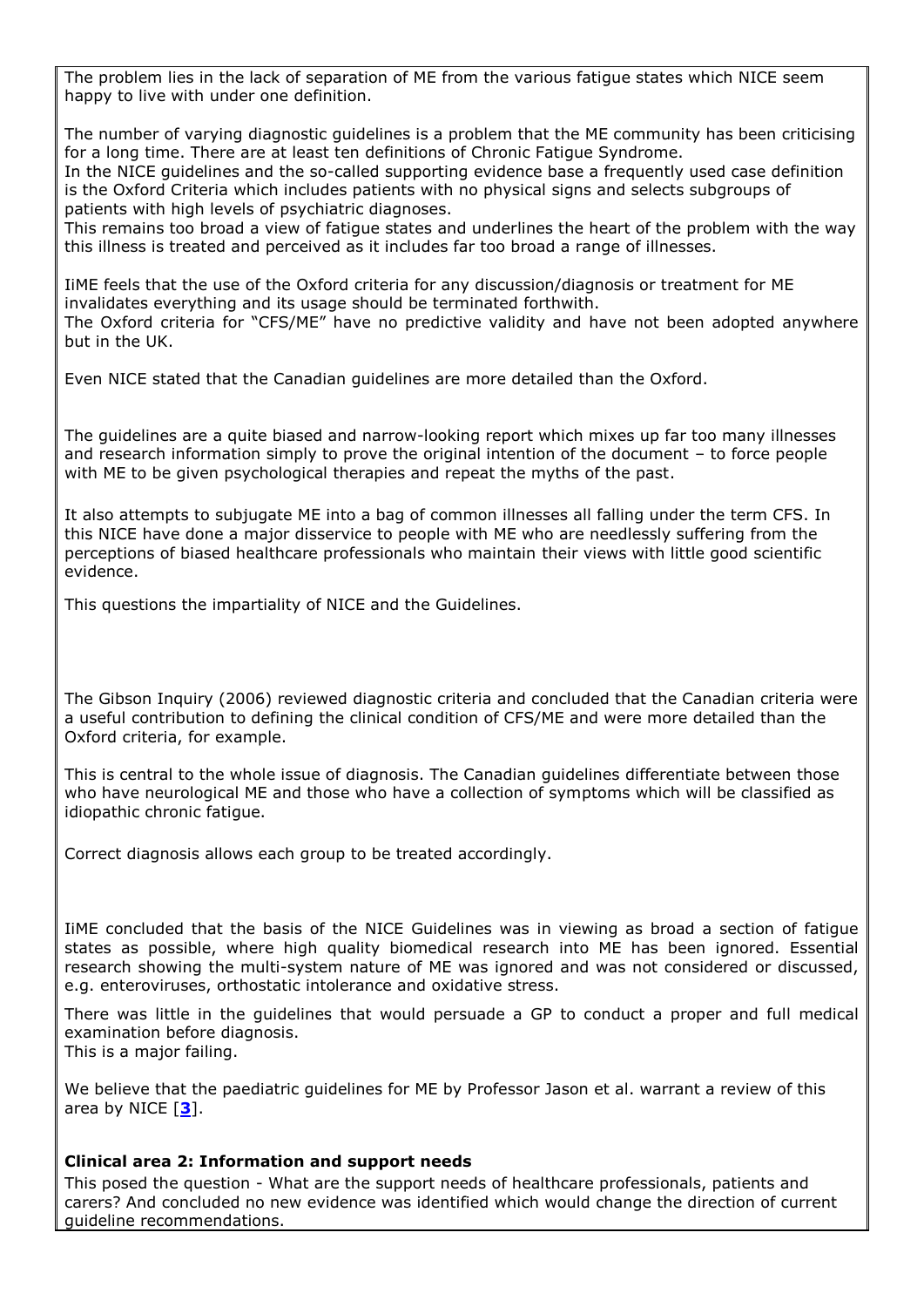As stated earlier it is not only new evidence which needs to be used to judge whether a review of the NICE guidelines is necessary. With the original guidelines so fundamentally flawed then the needs of healthcare professionals, patients and carers are already compromised. One has to look at the guidelines to highlight what was at fault.

#### **Co-Morbidities**

Healthcare providers need to be aware of the co-morbidities with ME and the way that the disease can progress. The guideline does not address the management of co-morbidities. These are as important as the illness

NICE state that "*At present, there are no physical signs that identify CFS/ME specifically*". The Canadian Guidelines are helpful in making a diagnosis as a collection of symptoms need to be present and the hallmark symptom of post excertional malaise needs to be present before a diagnosis can be made.

With no review of the biomedical research available then NICE have been negligent in not providing any information on co-morbidities with ME.

Jason et al (2006) reported that the mean age of patients with myalgic encephalomyelitis/chronic fatigue syndrome dying from heart failure, i.e. 58.7 years, is significantly lower than the age of those dying from heart failure in the general US population, i.e. 83.1 years. These findings implicate that ME/CFS is a risk factor to cardio-vascular disorder." [**[4](#page-25-3)**]

Healthcare professionals and patients/carers need to be aware of possible treatments and be educated in what not to do. With the NICE guidelines providing criminally negligent advice to use GET for ME patients then lack of proper awareness of the disease progression can be fatal.

#### **Recovery**

Healthcare professionals and patients and carers need to have knowledge of recovery rates. NICE stated that "*Most people with CFS/ME will improve over time and some people will recover and be able to resume work and normal activities.*"

There is no credible evidence of this and there is a lack of large scale epidemiological studies that address the question of recovery.

Bell and Bell did a study on the definition of recovery in Chronic Fatigue Syndrome and found that all persons in that study had persistent symptoms on several questionnaires despite claiming to be "recovered or "nearly recovered". [**[6\]](#page-26-0)**

The guidelines stated that the majority of individuals with mild CFS/ME will still be working. Where is the evidence for this?

No epidemiological studies can substantiate this.

Studies by ME Research UK show that around 50% are employed but struggling to maintain their lives, with another 40% existing on benefits.

This was a different spin on the facts.

Most "*mildly affected*" will not "*use the weekend to cope with the rest of the week*". This is so generic as to be unusable. Many students for example will use the weekend to make up for lost time during the week.

The guidelines give a false view to healthcare professionals with unsubstantiated claims and therefore a review is not only advisable but it is a necessity.

### **Depression**

NICE stated that "Higher depression scores were noted among CFS/ME patients in some studies but it was unclear whether depression occurred before or after CFS/ME symptoms began." How would this compare to other chronic illnesses? This is a skewed spin which NICE use to denigrate ME patients.

Again the guidelines provided an incorrect picture of the illness and the negligence shown by NICE and the GDG increases.

#### **NICE Bias**

The psychological approach was comprehensively retained from the draft guidelines and these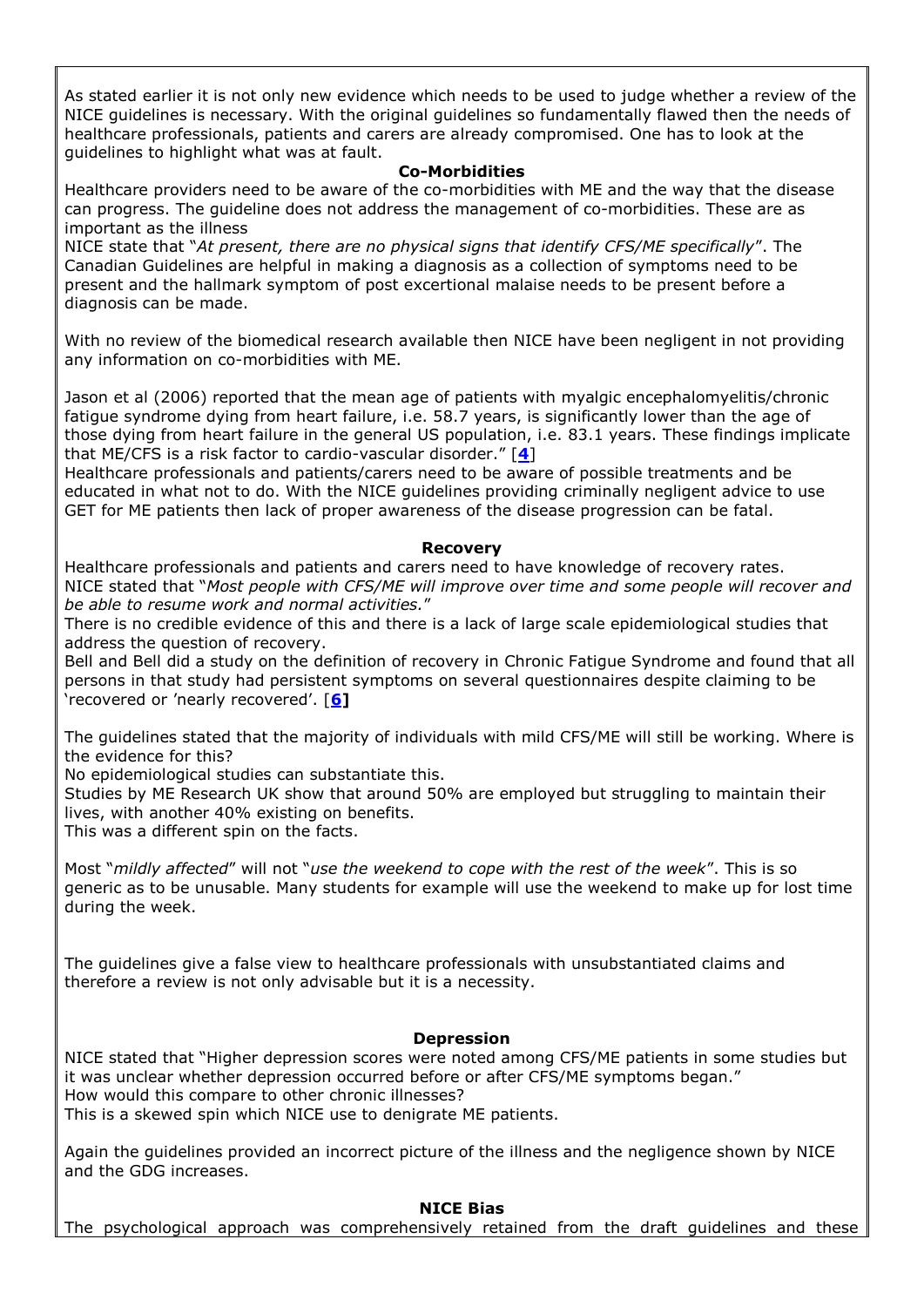guidelines failed to address this with a balanced approach by excluding the compelling biomedical research that shows the organic nature of ME and which will likely dictate the diagnosis and treatment of ME.

## **Judicial Review**

Clinical Area 2 states that in terms of information and support needs of CFS/ME patients, carers and healthcare professionals, most identified studies focused on educational interventions to improve knowledge of CFS/ME among healthcare professionals. No new evidence was identified which would change the direction of current guideline recommendations

In the original guidelines Preface Professor Richard Baker stated that "*The publication of this guideline presents an opportunity to improve care for people with CFS/ME*. "

That was a very true statement. However, we noted that it was a sad failing of NICE that these guidelines failed to grasp this opportunity and instead delivered a weak and ineffectual document that seemingly attempted to retain much of the ignorance and prejudice existing within healthcare provision for ME. The guidelines provided little to further the treatment of ME and NICE chose only to use the evidence which satisfied a predetermined view that CBT and GET are preferred methods of treatment for ME, that there is doubt about the true nature of ME and that CFS incorporates ME within its catchment.

It is no small matter that the very population for whom the NICE guidelines were supposedly intended to benefit were instead forced to take NICE to a Judicial Review, such was the dissatisfaction with the guidelines.

Over twenty internationally renowned ME/CFS experts provided Statements in support of the Claimants" case for the Judicial Review of the National Institute for Health and Clinical Excellence (NICE) Clinical Guideline on "CFS/ME" that was brought by ME/CFS sufferers [**[5](#page-26-1)**]

The comments by these experts are damning and show the complete dissatisfaction with the NICE guidelines and they are repeated here as additional reasons why the NICE guidelines need to be reviewed –

# **Malcolm Hooper, Professor Emeritus of Medicinal Chemistry University of Sunderland**

#### **November 2007**

"In my view, the Guideline is biased and over rigid in its recommendations and will put a large number of ME sufferers at risk of harm through its strong recommendations for the use of CBT and GET.

CBT is based on the idea that somatoform disorders are maintained by abnormal or unhelpful illness beliefs which lead to abnormal or unhelpful behaviour. The first requirement for a somatoform diagnosis is that there is no physical cause for the symptoms. This is not the case in ME/CFS"

# **Dr William Weir, Consultant Physician November 2007**

"Two forms of treatment…are CBT and GET. CBT is a psychological treatment. Its application in what is certainly an organic disorder is basically irrational. Its putative mode of action is based on the proposition that patients with ME/CFS feel unwell because they have an "abnormal illness belief", and that this can be changed with CBT.

It has never been proven to be helpful in the majority of patients with ME/CFS. GET comprises a regime of graded exercise, increasing incrementally over time.

It has been almost universally condemned by most patient groups.

A number of patient surveys have shown it to be, at best, unhelpful, and at worst, very damaging.

Its application is counter-intuitive, particularly when one of the most debilitating and well recognised symptoms of ME/CFS is post-exertional malaise which can put some patients in bed for days after relatively trivial exertion"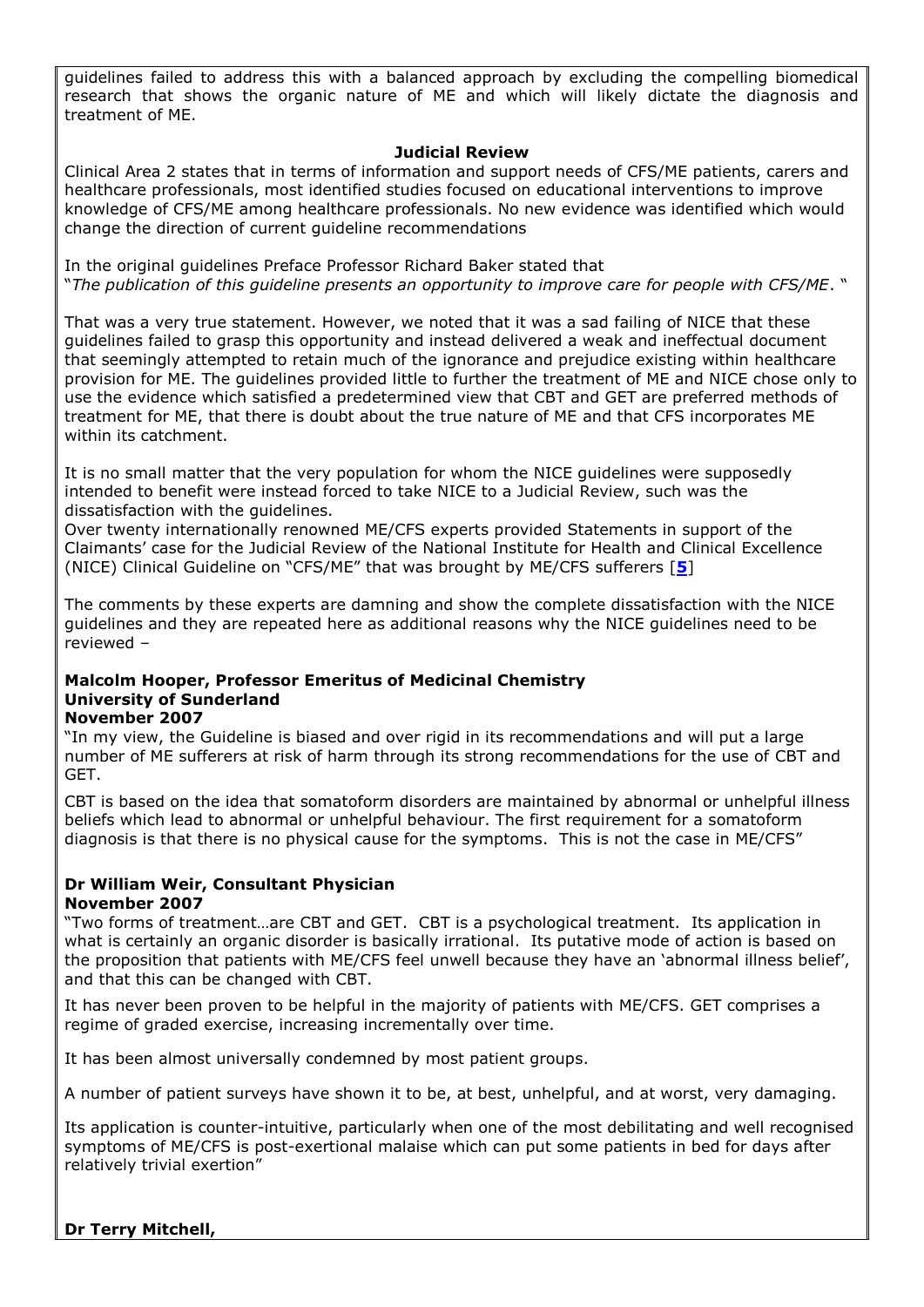#### **formerly Consultant Clinical Lead (CNCC) Norfolk, Suffolk & Cambridgeshire NHS ME/CFS Service 23rd June 2008**

"The GDG has placed undue reliance upon a small number of RCTs that were methodologically flawed because they did not adequately define the patient population"

#### **Dr Jonathan Kerr Hon. Consultant in Microbiology Consultant Senior Lecturer in Inflammation Principal Investigator of the CFS Group St George's University of London 11th August 2008**

**"**The predominance of psychologists / psychiatrists on the Guideline Development Group is entirely inappropriate and has led to a biased analysis in my opinion. The GDG has placed undue emphasis on a few UK clinical trials which support the use of psychological treatments; however, these studies did not properly or adequately define their patient population"

#### **Dr Irving Spurr Newcastle ME Research Group 12th August 2008**

"…..I consider that the recommendation of CBT and GET as blanket treatments of "clinically excellent" first choice is extremely dangerous to patients.

I am concerned that NICE claims that an adequate evidence base supports CBT/GET, when in fact the Guideline Development Group (GDG) relied almost exclusively on a handful of extremely controversial RCTs (random controlled trials). I have no doubt that patients in the research quoted by the GDG did not have ME/CFS"

#### **Dr Eleanor Stein Psychiatrist Alberta, Canada 12th August 2008**

"My overall impression reading the (NICE) Guidelines for the first time was one of alarm. I will limit my comments to the deficiency which has the greatest potential for harm to patients. The NICE Guidelines do not make any reference to the biomedical literature on ME/CFS.

A physician who is new to the field and who has not had time to read the thousands of paper reporting measurable abnormalities in ME/CFS may get the impression that:

(1) Biomedical issues are irrelevant in ME/CFS and that

(2) CBT and GET actually make the core symptoms of people with ME/CFS better.

A close read of the literature reveals that none of the core symptoms of ME/CFS improve with CBT or GET. The recommendation for GET stems from the often quoted but unproven assumption that deconditioning causes or exacerbates ME/CFS.

In fact this assumption has been disproven (Bazelmans et al 2001; Harvey et al 2008) and cannot therefore be used as a basis for treatment.

Informed consent is an ethical requisite in the practice of medicine.

Informed consent requires that patients embarking on any therapy be told the potential benefits and risks of the therapy being recommended.

Meeting this legal standard in ME/CFS requires that patients be told about the potential benefits and risks of CBT/GET.

If patients are being coerced to believe what is not true, psychological trauma can result.

If patients are pushed to increase activity beyond their capabilities, exacerbation of symptoms can be expected. The NICE Guidelines are biased towards a particular model of CBT/GET that is widely viewed as ineffective and potentially unethical"

**Dr Byron Hyde, Clinician specialising in ME having examined over 3,000 patients between 1984 – 2008 Ottawa, Canada**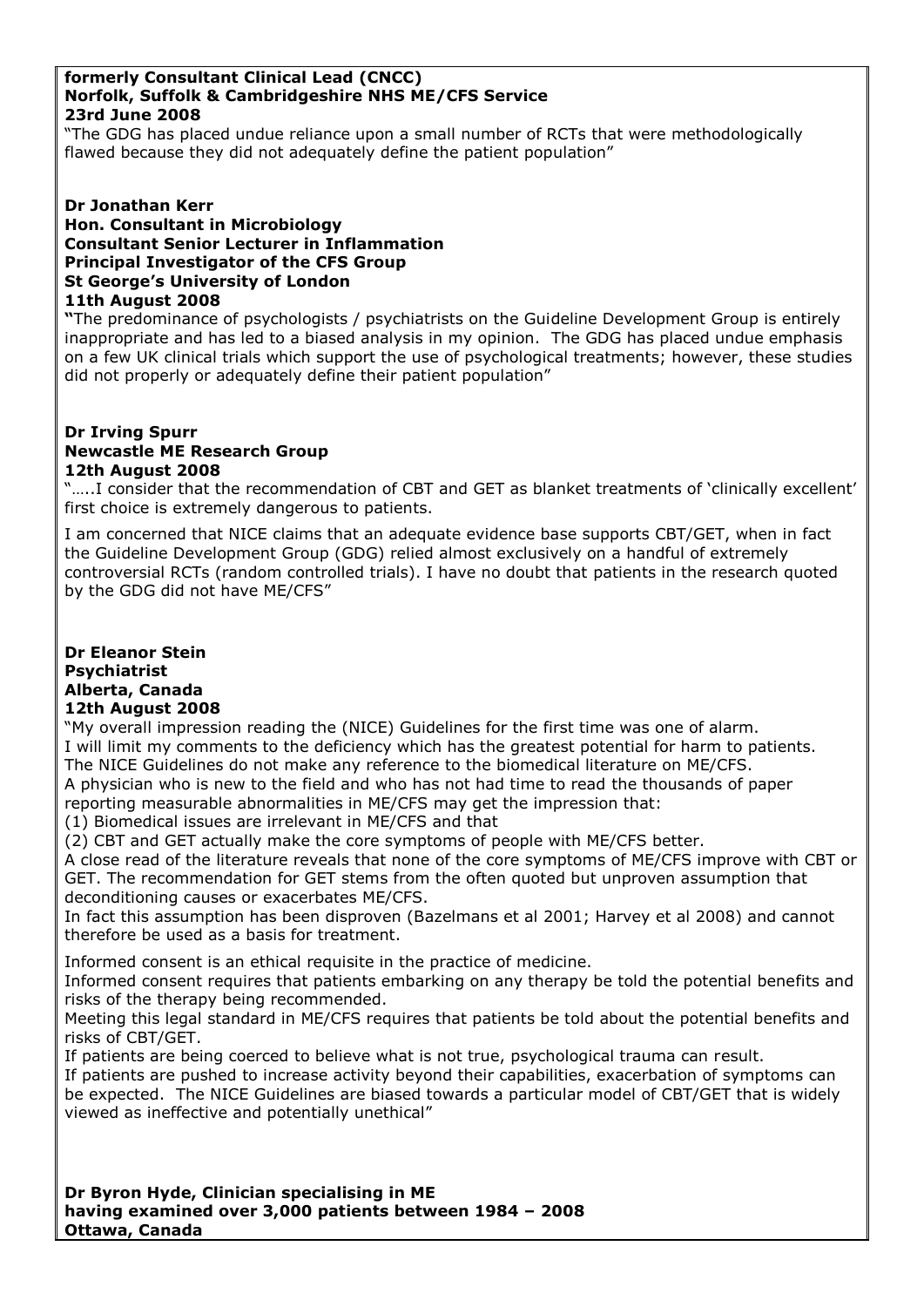#### **15th August 2008**

"(Graded exercise therapy) is not therapy – it is simply the enforcement of an opinion rather than a treatment based upon any scientific examination of a patient"s pathology and treatment of that pathology.

I believe that those who developed (the) graded exercise programme as a valid treatment of ME have already been soundly criticised to the Courts. I also believe scientific evidence that such a programme is against the best interests of ME patients has already been presented. The benefit of such a programme is to the interests of the insurance industry and not the patient. Graded exercise programmes may be significantly dangerous to many of these ME patients"

#### **Dr Derek Enlander Virologist specialising in ME/CFS formerly Assistant Professor at Columbia University and Associate Director of Nuclear Medicine at New York University Physician-in-Waiting to the UK Royal Family and to members of HM Government when they visit New York 18th August 2008**

"(The GDG) produced a Guideline that recommends CBT and GET as the prime treatment yet there is in fact published evidence of contra-indication / potential harm with GET. This has been published by independent researchers (e.g. Peckerman et al).

The NICE GDG claims that CBT/GET is supported by significant research. In fact the GDG relied almost exclusively on specious reports which are unproven"

#### **Dr Nigel Speight Consultant Paediatrician specialising in ME/CFS 20th August 2008**

"I regard the continuing aura of disbelief surrounding the illness and mainly emanating from the psychiatrists as detrimental to both medical progress and the interests of sufferers"

#### **Dr Terry Daymond, Consultant Rheumatologist and recently Clinical Champion for ME for North-East England 22nd August 2008**

"It is with regret that I note that the NICE Guidelines do not take into account recent developments in the management of ME. They lean towards a psychological and psychiatric basis, when it is now recognised that there are a large number of medical problems associated with ME.

Recent studies on genetics, the central nervous system, muscle function and persistent infections have shown that there is a great deal of medical information available with regard to the management of ME"

#### **Dr Bruce Carruthers Consultant Physician Vancouver, Canada 29th August 2008**

"Research from the "organic school" identified many pathophysiological abnormalities in patients with ME/CFS resulting from dysfunction in a number of vital control systems of the body such as the central nervous system, the autonomic nervous system, the endocrinological system and the immune system.

The attitude of the "psycho-social" school continues to be to largely ignore this research. It seems they can only maintain their hypothesis by discouraging the search for an organic basis and by denying the published evidence, which they are certainly doing.

This unseemly battle of ideas has been settled politically by proclamation and manipulation, not by science, and not by fair and open means. CBT and GET appear to be based on the rationale that patients with CFS/ME have 'faulty' belief systems concerning the 'dangers' of activity, and that these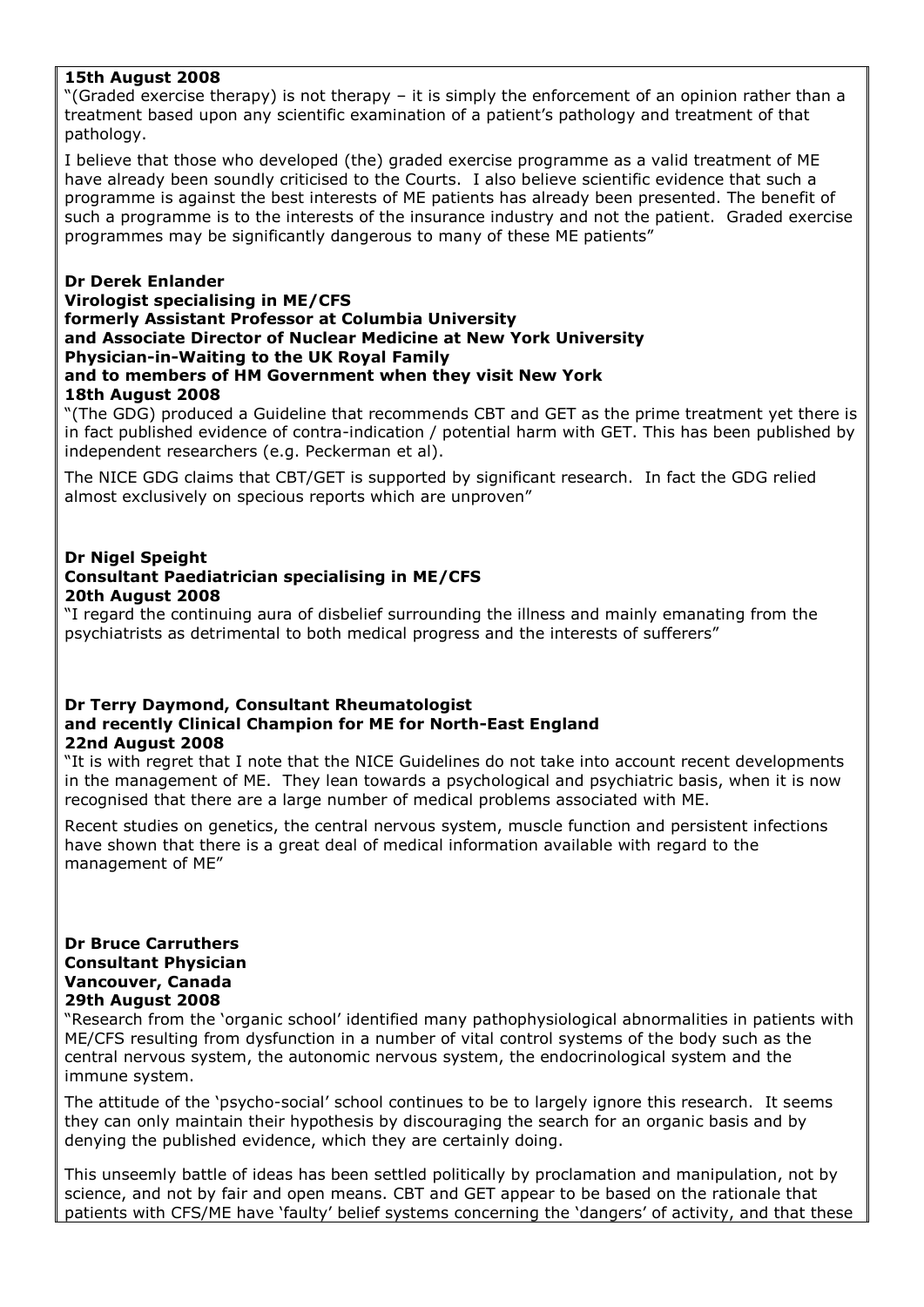aberrant beliefs are significant perpetuating factors.

If CBT to "correct" these "false" beliefs can be combined with a graded exercise programme to recondition these patients, it is virtually promised that a significant proportion of them will improve both their attitude and their physical functioning, and thus cure their illness. Using CBT, patients are therefore to be challenged regarding their "aberrant" thoughts and expectations of relapse that the "psycho-social school" psychiatrists believe affect symptom improvement and outcomes. Cognitions concerning fatigue-related conditions are to be addressed; these include any alleged "over-vigilance to symptoms" and reassurance-seeking behaviours, and are to be dealt with using re-focusing and distraction techniques.

It is when a therapy such as CBT begins to interfere with the natural warning systems, of which both pain and fatigue are a part, that the increased risks arise. In particular, musculo-skeletal pain and fatigue have essential function in modulating activity when the body is in a state of disease as in ME/CFS.

NICE, however, recommends over-riding this essential safety-net, thus the risk of serious harm is increased in this situation of simultaneous activity and symptoms denial. This will become a more serious risk in patients with more severe ME/CFS. The Guideline does not indicate how the clinician can tell whether patients" beliefs concerning their symptoms are aberrant and/or when the symptoms accurately point to the underlying state of the disease process"

#### **Dr Neil Abbot Hon Research Fellow, Department of Medicine University of Dundee 29th August 2008**

"There have been only five trials of CBT with a validity score greater than 10, one of which was negative for the intervention; and only three RCTs of GET with a validity score greater than 10. The total number of available trials is small; patient numbers are relatively low; no trial contains a "control" intervention adequate to determine specific efficacy, and their results are relatively modest. In addition, some of the studies (particularly those on GET) have used the Oxford criteria for diagnosis, a rubric which allows selection of patients with chronic fatigue states and which do not necessarily exclude certain psychiatric disorders, raising the question of the applicability of the results of these studies to the many patients with specific biomedical symptoms and signs consistent with myalgic encephalomyelitis. Again, the heterogeneity of the trials, the potential effect of publication or funding bias for which there is some evidence, and professional doubts about the evidence base for some behavioural therapies themselves give grounds for caution as regards the usefulness of (CBT/GET). A commentary in the BMJ (Bolsover 2002) is particularly relevant: "Until the limitations of the evidence base for CBT are recognised, there is a risk that psychological treatments in the NHS will be guided by research that is not relevant to actual clinical practice and is less robust than is claimed'. Indeed, a large body of both professional and lay opinion considers that these essentially adjunctive techniques have little more to offer than good medical care alone"

#### **Professors Nancy Klimas and Mary Ann Fletcher University of Miami 13th September 2008**

"The overall flavour of the Guideline is to lump together all patients with "medically unexplained fatigue", from relatively mild to profoundly disabling illness and to treat all patients with a standard approach of gradual reconditioning and cognitive behavioural modification. By lumping such a heterogeneous mix of patients…patients with CFS or ME are left with very limited options, and little hope.

In addition, this document proscribes immunological and other biologic testing on patients with (ME)CFS in the UK, despite the evidence in the world"s medical literature that such testing produces most of the biomedical evidence of serious pathology in these patients.

Equally unfortunate is the GDG"s recommendation for behavioural modification as the single management approach for all 'medically unexplained fatigue'.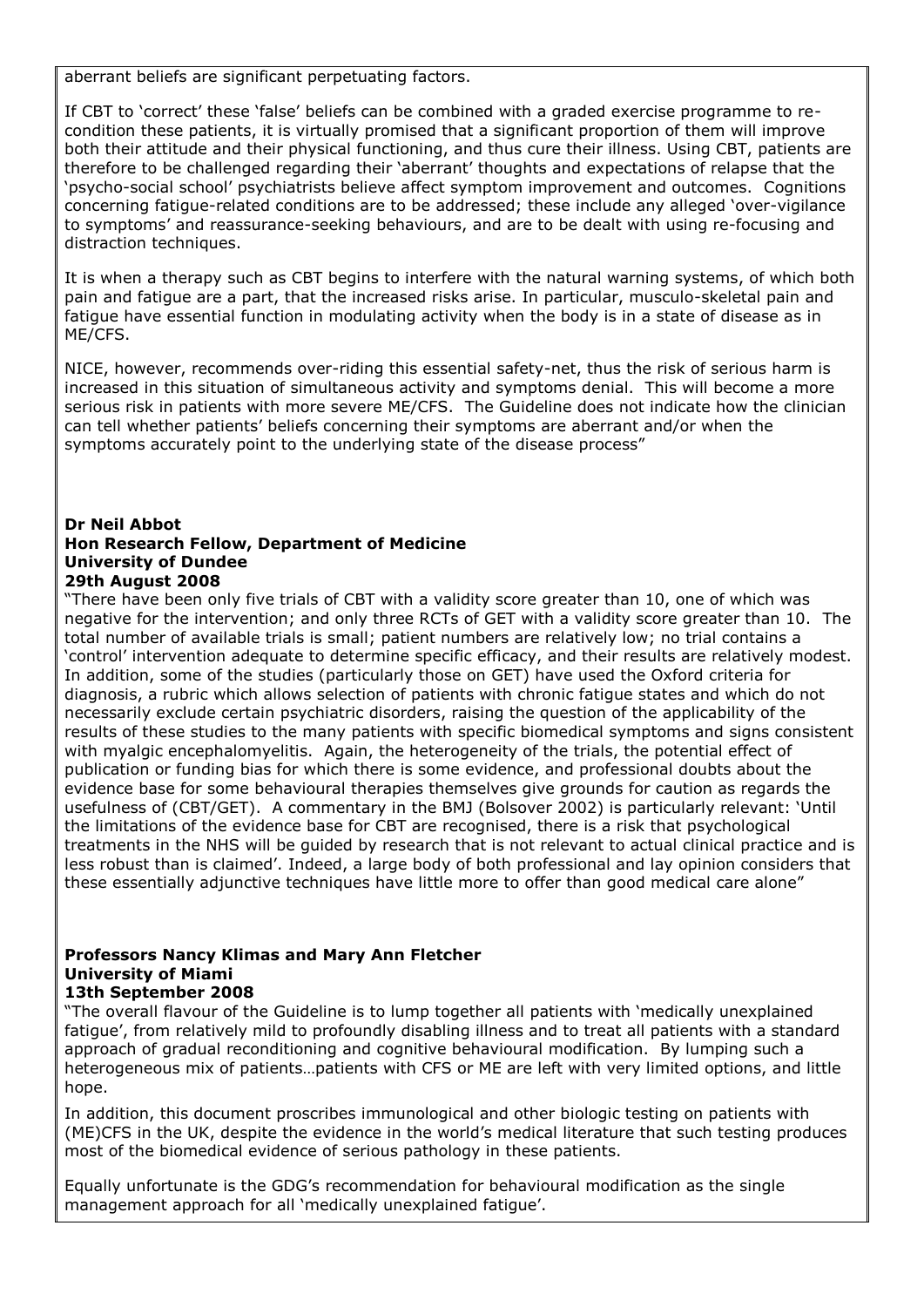This month we participated in the International Conference on Fatigue Science in Okinawa, Japan. Dr Peter White of the UK presented his work using behavioural modification and graded exercise. He reported a recovery rate of about 25%, **a figure much higher than seen in US studies in (ME)CFS and, even if possible, simply not hopeful enough to the 75% who fail to recover"**

"Many of the symptoms of (ME)CFS are inflammatory in nature. There is a considerable literature describing immune activation in (ME)CFS. Overall the evidence has led workers in the field to appreciate that immunologic abnormalities are a characteristic of at least a subset of (ME)CFS and that the pathogenesis is likely to include an immunologic component.

Friedberg et al (2000) suggest the long duration (ME)CFS subjects are more likely to have symptoms suggestive of chronic immune activation and inflammation.

#### **Martin Bland, Professor of Health Statistics University of York 17th September 2008**

"My main concern about the NICE document is that what must be great uncertainty in both costs and particularly in quality of life difference is not allowed for"

## **Dr Layinka Swinburne, Leeds 22nd October 2008)**

"I am a consultant immunopathologist and before retirement worked at St James" University Hospital, Leeds. A key area of my professional interest was and remains myalgic encephalomyelitis and I have carried out research into the disorder. For a number of years I ran clinics specifically for patients with ME.

In my opinion NICE guidelines overemphasise the usefulness of CBT and GET to the detriment of patients. **I have no hesitation in stating that in my opinion, the situation for ME/CFS patients is worse, not better, since the publication of the NICE Guideline"**

#### **Dr Sarah Myhill, General Practitioner specialising in ME/CFS Powys; Secretary of the British Society for Ecological Medicine 10th November 2008**

"As my clinical freedoms were progressively eroded, it meant that I was becoming ineffective and indeed possibly dangerous as a practitioner.

All that patients could be offered was CBT coupled with GET, which I consider not to be appropriate for many of my patients and in the case of GET potentially damaging for some"

These comments by experienced ME experts and the fact that patients forced NICE to a judicial review does itself dictate that the guidelines need to be reviewed.

There is no confidence in them in the patient community.

The NICE guidelines are not gold-standard – they are a valueless and ineffectual set of biased dogma that benefit no one other than those who have vested interests in maintaining that ME is a behavioural condition.

An organisation such as NICE that purports to be "committed to promoting equality, eliminating unlawful discrimination, and actively considering the implications of its guidance for human rights" and yet is taken to court by the same patients for whom it claims to promote good healthcare – this is an organisation that deserves to be overhauled, or removed.

### **More Research**

Light et al. (2009) state that **symptoms experienced by CFS (ME) patients become markedly worse after exercise and "**After moderate exercise, CFS and CFS-FMS patients show enhanced gene expression for receptors detecting muscle metabolites and for SNS and IS, which correlate with these symptoms. These findings suggest possible new causes, points for intervention, and objective biomarkers for these disorders". [**[7](#page-26-2)**]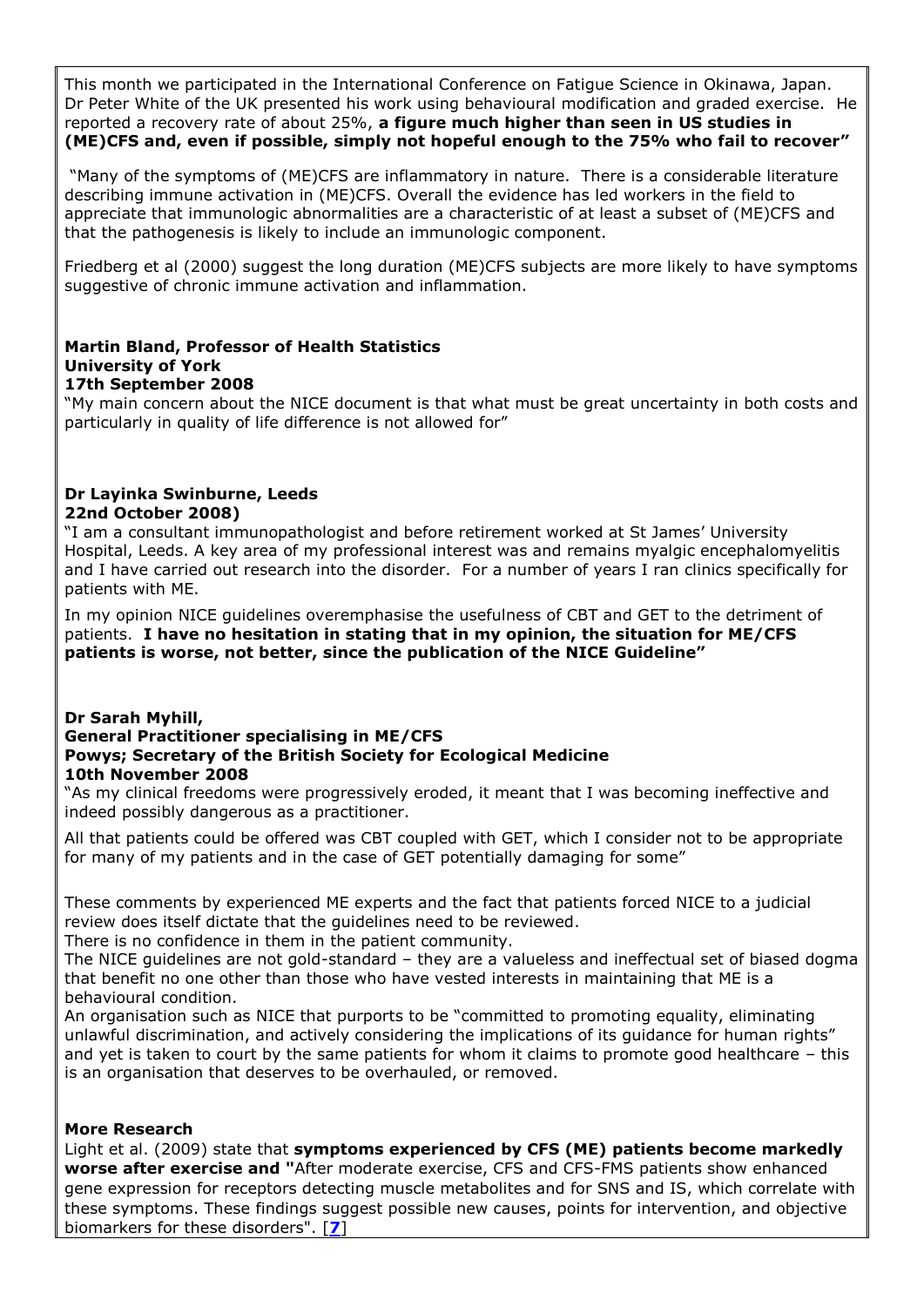Newton et al. (2010) established the relationship between the functional impairment experienced by Chronic fatigue syndrome (CFS) patients and the symptoms frequently experienced by those with CFS; specifically cognitive impairment, fatigue and orthostatic symptoms. They found that treatment of orthostatic symptoms in CFS has the potential to improve functional capacity and so improve quality of life. [**[8](#page-26-3)**]

Sheedy at al. (2009) suggest "a probable link between intestinal colonization of Gram positive facultative anaerobic D-lactic acid bacteria and symptom expressions in a subgroup of patients with CFS. Given the fact that this might explain not only neurocognitive dysfunction in CFS patients but also mitochondrial dysfunction, these findings may have important clinical implications". [**[9](#page-26-4)**]

#### **Serological Testing**

The NICE guideline for CFS/ME **proscribes** serological testing for infections yet there is new evidence of viral involvement in this group of patients. The studies on xenotropic **murine leukemia virus-related virus** (XMRV) show conflicting results but the cohorts, methodology and collection and storing of blood samples is not the same in all of these studies so one cannot just base one's views on the number of positive studies against the negative ones without addressing these issues. Moreover the positive studies supporting XMRV and murine leukemia virus (MLV)-related virus findings were published in high impact publications the Science magazine (*Lombardi et al*. 2009) and PNAS (*Lo et al*. 2010) adding weight to their importance.[**[10](#page-26-5)**]

*The importance of gastrointestinal symptoms in CFS/ME and the known ability of enteroviruses to cause gastrointestinal infections led John and Andrew Chia to study the role of enterovirus infection in the stomach of CFS/ME patients…They describe a systematic study of enterovirus infection in the stomach of 165 CFS/ME patients, demonstrating a detection rate of enterovirus VP1 protein in 82% of patients…the possibility of an EV outbreak…seems unlikely, as these patients developed their diseases at different times over a 20 year period"* [**[11](#page-26-6)**]

Chia et al. have followed patients with acute hospitalised febrile infections and screened them for enteroviruses and found that those who go on to develop ME show enteroviral persistence in their antrum years later (*Chia et al. 2008)*[**[12](#page-26-7)**]

In Norway Naess et al. aimed to compare patients reporting acute infection with those reporting no infection at onset of chronic fatigue syndrome (CFS). The study included 873 patients with CFS who were referred to a tertiary centre on average 4.8 years after symptom onset. The assessment was by both observer query and self-reports. Antibody analyses against infectious agents including Epstein-Barr virus and enterovirus were performed in a majority of patients. Females comprised 75.3% of the patient group, and the mean age was 33 years. Initial infection was reported by 77%. There was no difference as to antibody analyses. Logistic regression showed that initial infection was independently associated with acute onset of fatigue, improvement of fatigue at referral, and the following symptoms at referral: fever, tender lymph nodes, and myalgia. CFS patients with initial infection as a precipitating factor more often reported acute onset of fatigue, more frequent accompanying symptoms, and more frequent improvement on referral than did patients without initial infection. (Naess et al. 2010) [**[13](#page-26-8)**]

A recent study from Dundee University points to viral infection showing increased oxidative stress and increased white blood cell apoptosis in paediatric patients with ME. [**[14](#page-26-9)**]

The request by NICE not to screen for infections therefore needs to be reviewed. This alone requires a review of the NICE guidelines.

### **Clinical area 3: Management of CFS/ME**

NICE asked if the evidence showed that any particular intervention or combination of interventions is effective in treatment, management or rehabilitation of adults and children with a diagnosis of CFS/ME and states that it identified studies were related to interventions for management of CFS/ME, focused on cognitive behavioural therapy (CBT). It referred to the FINE trial. It stated that in terms of pharmacological and dietary interventions, new evidence was identified however this was not contradictory to current guideline recommendations and evidence related to complementary therapies remains limited in quantity and quality. It states there is currently no new published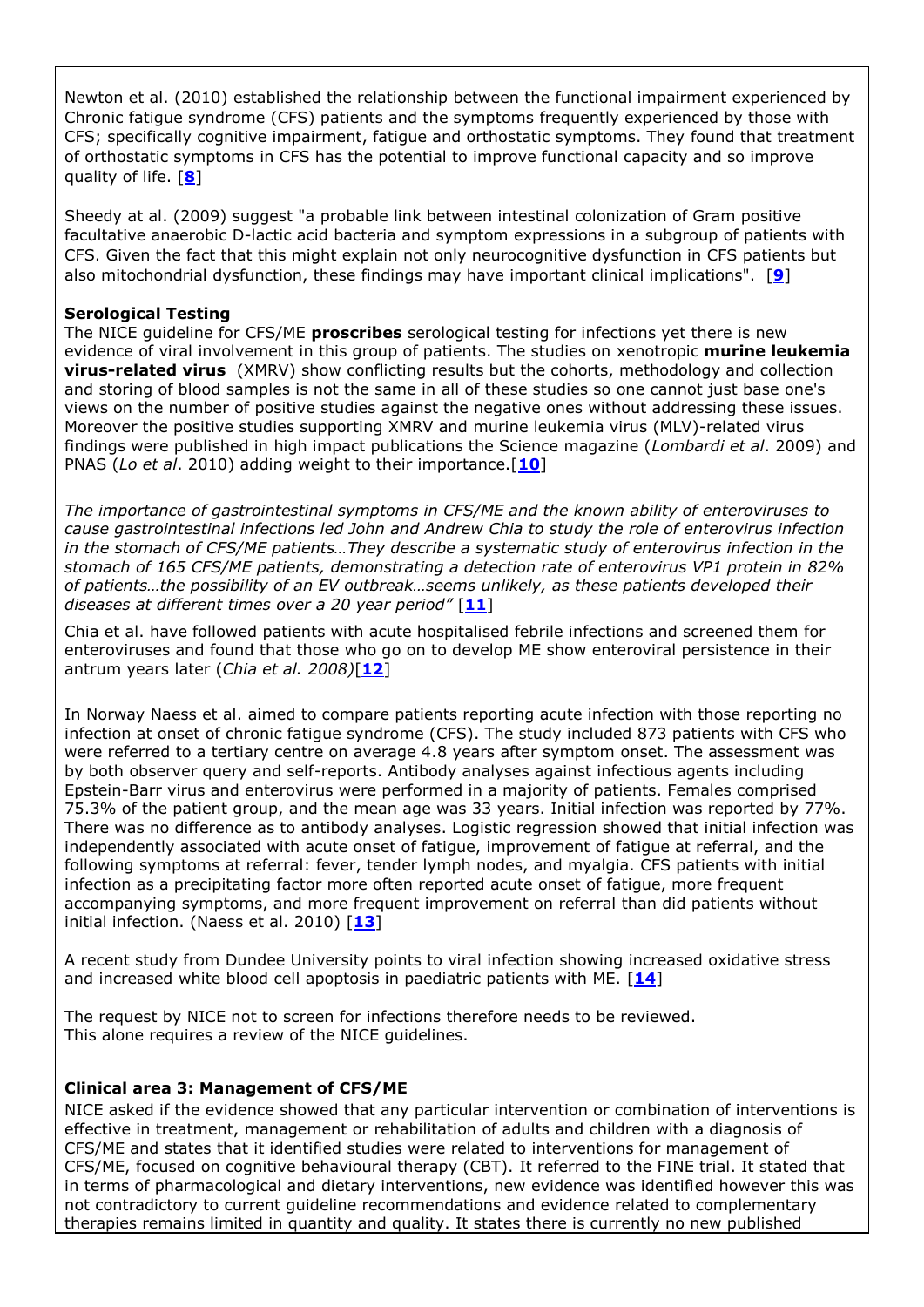evidence that would invalidate current guideline recommendations.

The problem regarding management lies in the lack of separation of ME from the various fatigue states which NICE seem happy to live with under one definition.

Patient surveys have suggested that graded exercise, which is a component of CBT, was felt to be the type of treatment that made more people with CFS worse than any other. A possible reason for negative patient reaction to these graded exercise strategies is suggested in a study by Jammes, Steinberg, Mambrini, Bregeon, and Delliaux, which found that incremental exercise among individuals with CFS was associated with oxidative stress and marked alterations of muscle membrane excitability. [**[15](#page-26-10)**]

The Belgian government evaluated the outcome of the treatments at the CFS Centres. They concluded that a "rehabilitation therapy" with CBT/GET yielded no significant efficacy in the treatment of ME/CFS and that CBT/GET cannot be considered to be curative therapies. In case reports, it was shown that patients who were "treated" at those CFS centres with CBT/GET in fact suffered from IO&NS disorders, including intracellular inflammation, an increased translocation of gram-negative enterobacteria (leaky gut), autoimmune reactions and damage by O&NS." [**[16](#page-27-0)**]

Twisk and Maes invalidated the (bio)psychosocial model for ME/CFS and demonstrated that the success claim for CBT/GET to treat ME/CFS was unjust. CBT/ GET was not only barely more effective than non-interventions or standard medical care, but many patients reported that the therapy had affected them adversely, the majority of them even reporting substantial deterioration. This review showed that exertion and thus GET most likely would have a negative impact on many ME/CFS patients. Exertion induces post-exertional malaise with a decreased physical performance/ aerobic capacity, increased muscoskeletal pain, neurocognitive impairment, "fatigue", and weakness, and a long lasting "recovery" time. This can be explained by findings that exertion may amplify preexisting pathophysiological abnormalities underpinning ME/CFS, such as inflammation, immune dysfunction, oxidative and nitrosative stress, channelopathy, defective stress response mechanisms and a hypoactive hypothalamic-pituitary-adrenal axis. Twisk and Maes concluded that it was unethical to treat patients with ME/CFS with ineffective, non-evidence-based and potentially harmful "rehabilitation therapies", such as CBT/GET. - Twisk and Maes commented on CBT and GET in 2009 [**[17](#page-27-1)**]

Even arch-proponent of CBT Professor Simon Wessely has himself stated on record that CBT doesn"t work for all: in his he stated that CBT and GET are only "*modestly effective*" and that neither is "*remotely curative*" [**[18](#page-27-2)**]

The recommendation of CBT and GET for ME was wrong in 2007 and it is wrong now.

There is little unequivocal evidence to show that CBT or GET has good evidence of benefit and much which shows the contrary result. Most of these studies have also used the flawed Oxford criteria for selection of participants in the programme where neurological symptoms of the illness disqualify patients from being included!

An important paper that was published in 2005 (well within the 2004 – 2007 life of the GDG"s deliberations) demonstrated that exercising muscle is a prime contender for excessive free radical generation, free radicals being highly reactive molecules which can cause damage to the cells of the body. Incremental exercise challenge induces a prolonged and accentuated oxidative stress, and existing evidence has shown a good correlation between muscle pain thresholds on exercise with various blood markers of oxidative injury. This was not considered by NICE in the guidelines and therefore still has a bearing on this clinical area.[**[19](#page-27-3)**]

The recommended graded exercise plan specifies that the intensity of GET should be incrementally increased, leading to aerobic exercise. This is in direct contradiction to international ME experts such as Professor Paul Cheney from the US, who in 1999 explained why aerobic exercise should not be used: "*The most important thing about exercise is not to have them do aerobic exercise. I believe that even progressive aerobic exercise, especially in phase one and possibly in other phases, is*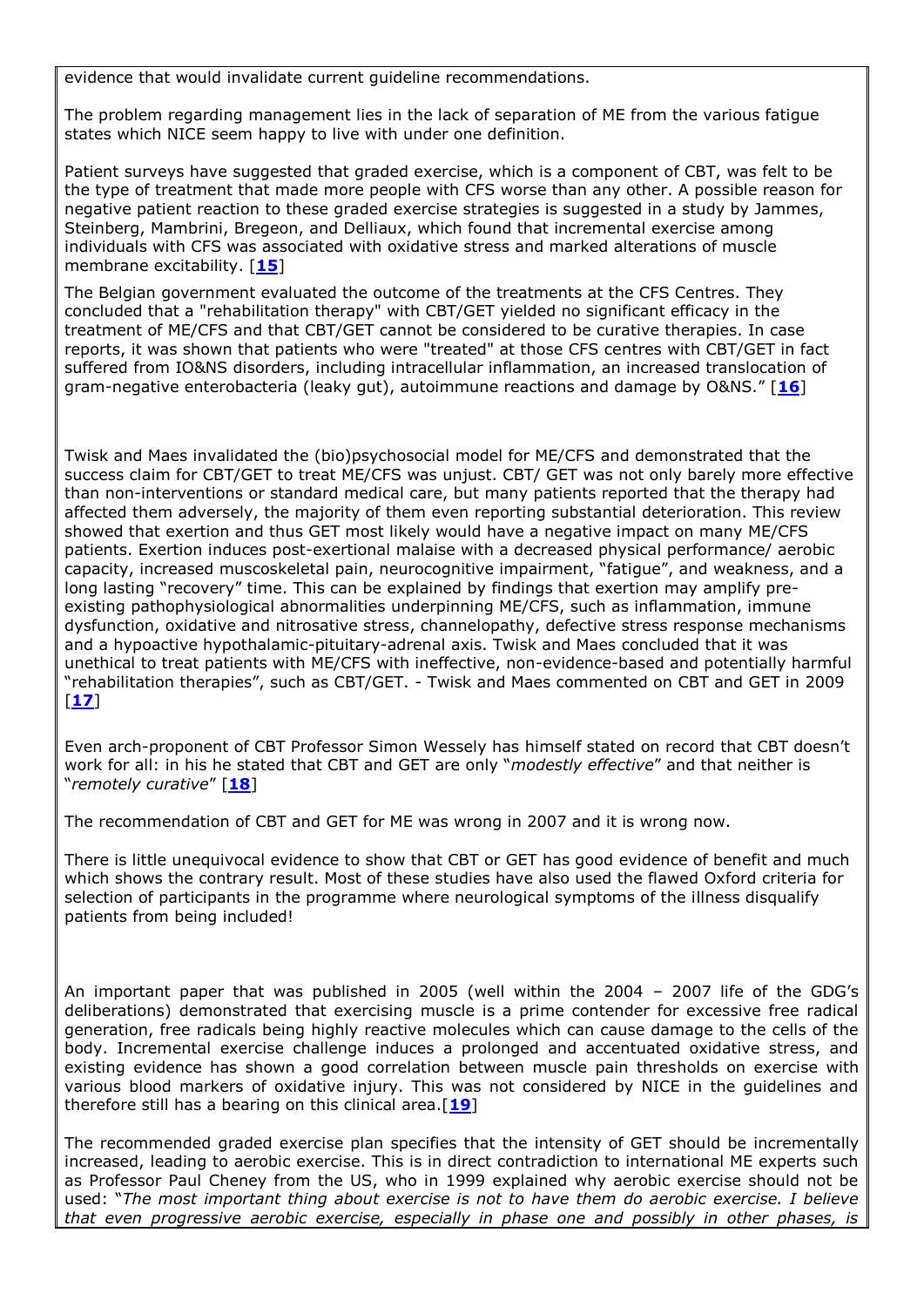*counter-productive. If you have a defect in the mitochondrial function and you push the mitochondria by exercise, you kill the DNA"* [**[20](#page-27-4)**]

Professor Cheney has made a particular study of cardiac anomalies in patients with ME since the 1980s and emphasises the unassailable tenet that if metabolic demand (as in aerobic exercise) exceeds the impaired cardiac output of ME patients, even very briefly, **the result is death**. This information was submitted to NICE and was available to the GDG, including the evidence that 82% of ME patients have abnormal cardiac impedence and that patients have a high heart rate but a low cardiac output caused by a problem with energy production, with ischaemic changes in the inner ventricular wall.

If a patient has abnormal oxygen consumption, muscles will not have enough oxygen and exercise will result in relapse. Patients' ability to work is impaired, as shown unequivocally by an abnormal serial exercise stress test which is 100% objective.

This information was ignored by the GDG but impacts upon the recommended management regime.

At this time there is no evidenced-based proof that these therapies are appropriate which has been accepted as rigorous and independent from the psychosocial approach to ME by some experts.

## **REMAINDER OF CONSULTATION REVIEW DOCUMENT - Guideline Development Group and National Collaborating Centre perspective**

The rest of the consultation review document refers to trials of CBT and GET therapies. It also briefly mentions "Conflicting evidence on the association between retrovirus and CFS/ME" but considers it outside the remit of the original guideline. It states that no identified new evidence contradicts current guideline recommendations and that the majority of respondents felt that there is insufficient variation in current practice supported by adequate evidence at this time to warrant an update of the current guideline.

We need to address the major flaw in the NICE quidelines – namely its bias toward promoting a predetermined one-size fits all approach to ME by continually highlighting CBT and GET therapies despite widespread derision from ME patients.

The Guideline acknowledges the Canadian Consensus Definition yet ignores its message; Dr Bruce Carruthers, Fellow of the Canadian Royal College and principle lead of the international expert team that produced the highly respected ME Clinical Case Definition, states in the Overview:

*"A hypothesis underlying the use of Cognitive Behaviour Therapy (CBT) for ME is based on the premise that the patient"s impairments are learned due to wrong thinking and "considers the pathophysiology of CFS to be entirely reversible and perpetuated only by the interaction of cognition, behaviour, and emotional processes. The patient merely has to change their thinking and their symptoms will be gone. According to this model, CBT should not only improve the quality of the patient"s life, but could be potentially curative". Supporters suggest that "ideally general practitioners should diagnose CFS and refer patients to psychotherapists for CBT without detours to medical specialists as in other functional somatic syndromes". Proponents ignore the documented pathophysiology of ME, disregard the reality of patient"s symptoms, blame them for their illness and withhold medical treatment. Their studies have often included patients who have chronic fatigue but excluded more severe cases as well as those who have other symptoms that are part of the clinical criteria of ME. Further, their studies fail to cure or improve physiological impairments…"*

It should not be forgotten that after a course of CBT, there is no objective evidence of improvement (only subjective) and that the transient gains may be illusory as stated by Whiting et al. in their systematic review in. (JAMA 2001) [**[21](#page-27-5)**]

NICE state that "*CBT is used as part of the overall management for many conditions, including cardiac rehabilitation, diabetes and chronic pain.*"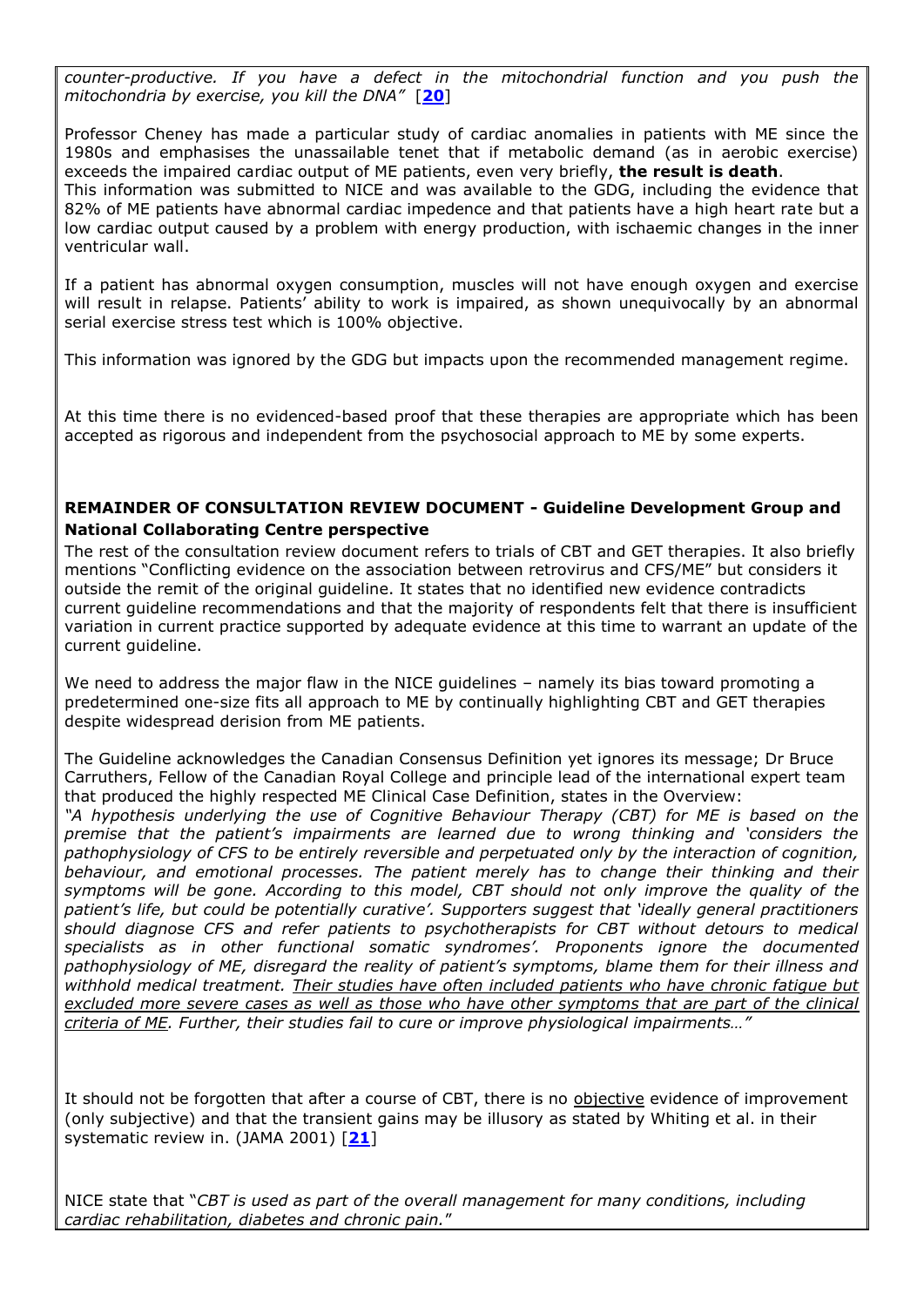Yet we compared the NICE quidelines for other illnesses such as MS, Parkinson's etc. and showed NICE to be disingenuous at best.

For Dementia [CG42 Dementia NICE]

*Carers of people with dementia who experience psychological distress and negative psychological impact should be offered psychological therapy, including cognitive behavioural therapy, conducted by a specialist practitioner. For people with dementia who have depression and/or anxiety, cognitive behavioural therapy, which may involve the active participation of their carers, may be considered as part of treatment.* 

#### **No GET was found.**

For Epilepsy [CG20 Epilepsy NICE]

*Psychological interventions (relaxation, cognitive behaviour therapy, biofeedback) may be used in conjunction with AED therapy in adults where either the individual or the specialist considers seizure control to be inadequate with optimal AED therapy. Psychological interventions (relaxation, cognitive behaviour therapy) may be used in children with drug resistant focal epilepsy.* 

# **No GET was found**

For MS [CG8 Multiple Sclerosis NICE]

*Specific antidepressant medication, or psychological treatments such as cognitive behavioural therapy, should be considered, but only as part of an overall programme of depression management.* 

#### **No GET was found**

For Parkinson's [CG35 Parkinson's NICE]

### **No mention of CBT or GET**

However, compare the above with conditions which are for mental health and behavioural conditions and one can see the following -

CG51 Drug misuse: psychosocial interventions: NICE guideline

*Cognitive behavioural therapy and psychodynamic therapy Cognitive behavioural therapy and psychodynamic therapy focused on the treatment of drug misuse should not be offered routinely to people presenting for treatment of cannabis or stimulant misuse or those receiving opioid maintenance treatment.*

*Evidence-based psychological treatments (in particular, cognitive behavioural therapy) should be considered for the treatment of comorbid depression and anxiety disorders in line with existing NICE guidance for people who misuse cannabis or stimulants, and for those who have achieved abstinence or are stabilised on opioid maintenance treatment.* 

### CG22 Anxiety: NICE guideline

*Cognitive behavioural therapy (CBT) should be used.* 

*CBT should be delivered only by suitably trained and supervised people who can demonstrate that they adhere closely to empirically grounded treatment protocols.* 

*CBT in the optimal range of duration (7–14 hours in total) should be offered.* 

*For most people, CBT should take the form of weekly sessions of 1–2 hours and should be completed within a maximum of 4 months of commencement.* 

*Briefer CBT should be supplemented with appropriate focused information and tasks. Where briefer CBT is used, it should be around 7 hours and designed to integrate with structured self-help materials.* 

*For a few people, more intensive CBT over a very short period of time might be appropriate.* 

This clearly showed the disingenuous intentions behind the NICE guidelines when they have applied them to a neurological illness such as ME.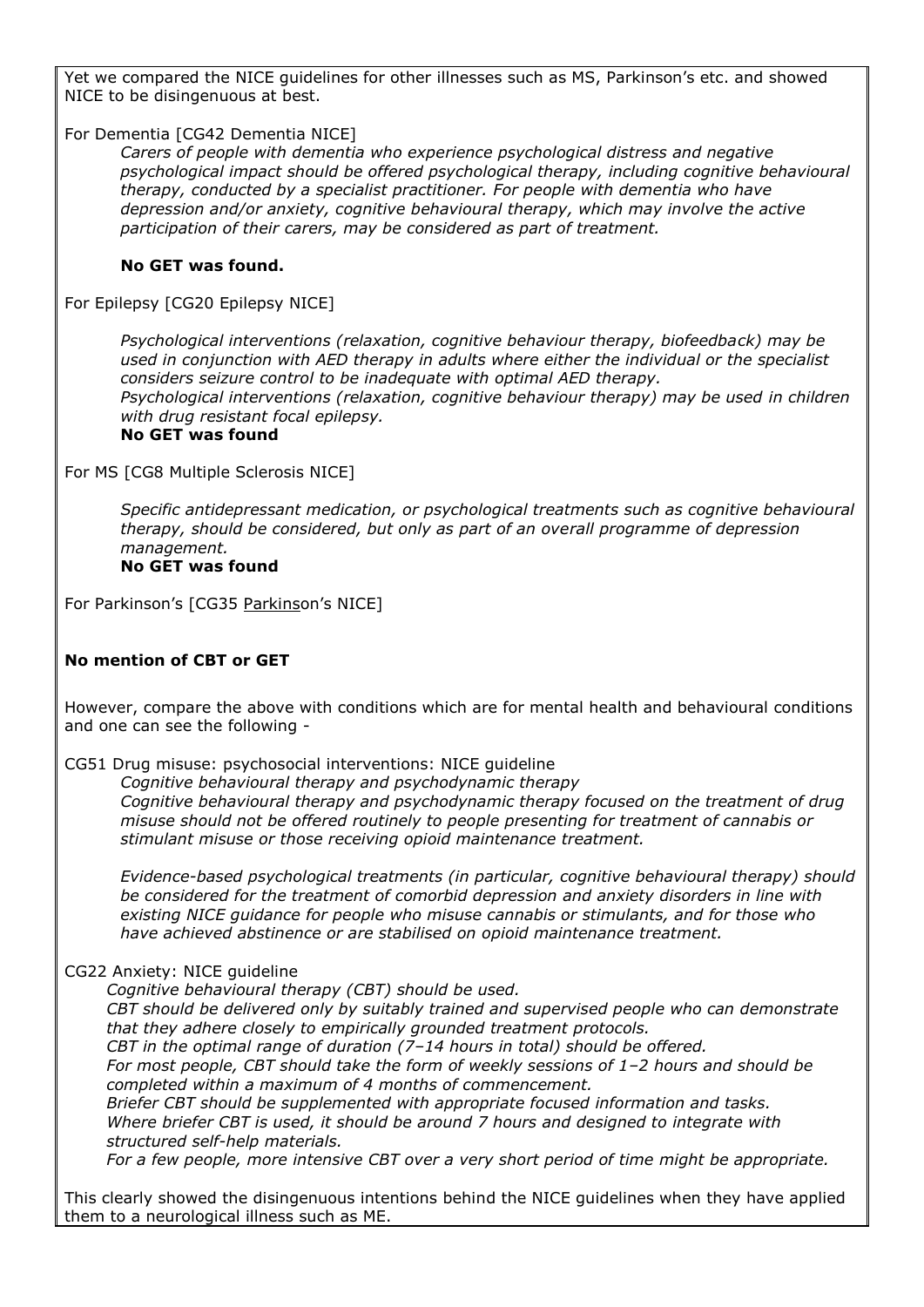There are therefore serious ethical concerns about whether this type of therapy is "acceptable to Society", as well as outstanding safety issues. Where are the safeguards for this form of treatment? The guidelines maintain a deafening silence on these issues.

Drugs undergo exhaustive testing over an extended period of time overseen by an independent body thus ensuring their safety and efficacy. Comprehensive information on the intellectual foundation of the treatment, its effects and counter effects are provided to clinicians and patients. In the US, "*It takes 12 years on average for an experimental drug to travel from lab to medicine chest. Only five in 5,000 compounds that enter preclinical testing make it to human testing. One of these five tested in people is approved*.". Similar rigorous testing processes apply to the UK under European Community regulations. The MHRA UK Regulatory Authority website states:

"Safety, quality and efficacy are the only criteria on which legislation to control human medicines is founded where experts assess all applications for new medicines to ensure they meet the required standards. This is followed up by a system of inspection and testing which continues throughout the lifetime of the medicine. Safety monitoring is also continuous and the doctors and patients receive up-to-date and accurate information about their medicines. This is achieved by ensuring that product labels, leaflets, prescribing information and advertising meets the required standards laid down by the Regulations.'.

Contrast the intellectual and scientific rigour applied in the approval process for the licensing of drugs for clinical use, with the lack of scientific and intellectual rigour applied in the NICE guidelines with regard to the recommendations for the use of Psychological Therapy in CFS/ME. When compared with the extensive clinical trialling over many years and the independent scrutiny a drug therapy is subjected to, the small and heavily criticised evidence base used to justify the recommendation of CBT and GET for CFS/ME in the NICE guidelines is seen to be totally inadequate.

The report on ME from the Chief Medical Officer of 2002 stated that 65% of patients trialled using CBT found that it was of no value. An even more alarming figure of 50% stated that GET had made them worse. Reference was also made to a more recent study on CBT [**22**] which had failed to demonstrate any major overall benefit when CBT was compared to either education and support or standard medical care. Results from the trials listed by NICE even show the poor results from CBT.

- *13% were made worse by CBT, 32% were not helped at all, 37% were helped a little and 18% were helped a lot.*" *(Report on Survey of Members of Local ME Groups, Cooper 2000)*
- *93% found CBT unhelpful. (25% ME Group, Analysis Report, 2004)*

This is unequivocal - CBT is unhelpful. Yet still NICE persist in enforcing this on patients.

In a survey of 3074 ME patients conducted between 1998 – 2001, 55% of patients said that CBT had made no difference to their illness, whilst 22% said CBT had made their illness worse. 16% of patients said that Graded Exercise had made no difference to their illness whilst 48% said it had made their illness worse.

A survey by the 25% ME Group (for severe sufferers) of 437 patients, demonstrated that of the 39% of group members who had used graded exercise, 95% had found this therapy unhelpful, with most reporting their condition had been made worse by graded exercise. Some patients were not severely ill with ME until after graded exercise.

In the same survey - those who had undergone Cognitive Behavioural Therapy had found it unhelpful.

Professor Kenny De Meirleir – a researcher and physician with great experience of treating people with ME around the world - mentioned [**[23](#page-27-6)**] that in trials in Belgium only 6% of patients found CBT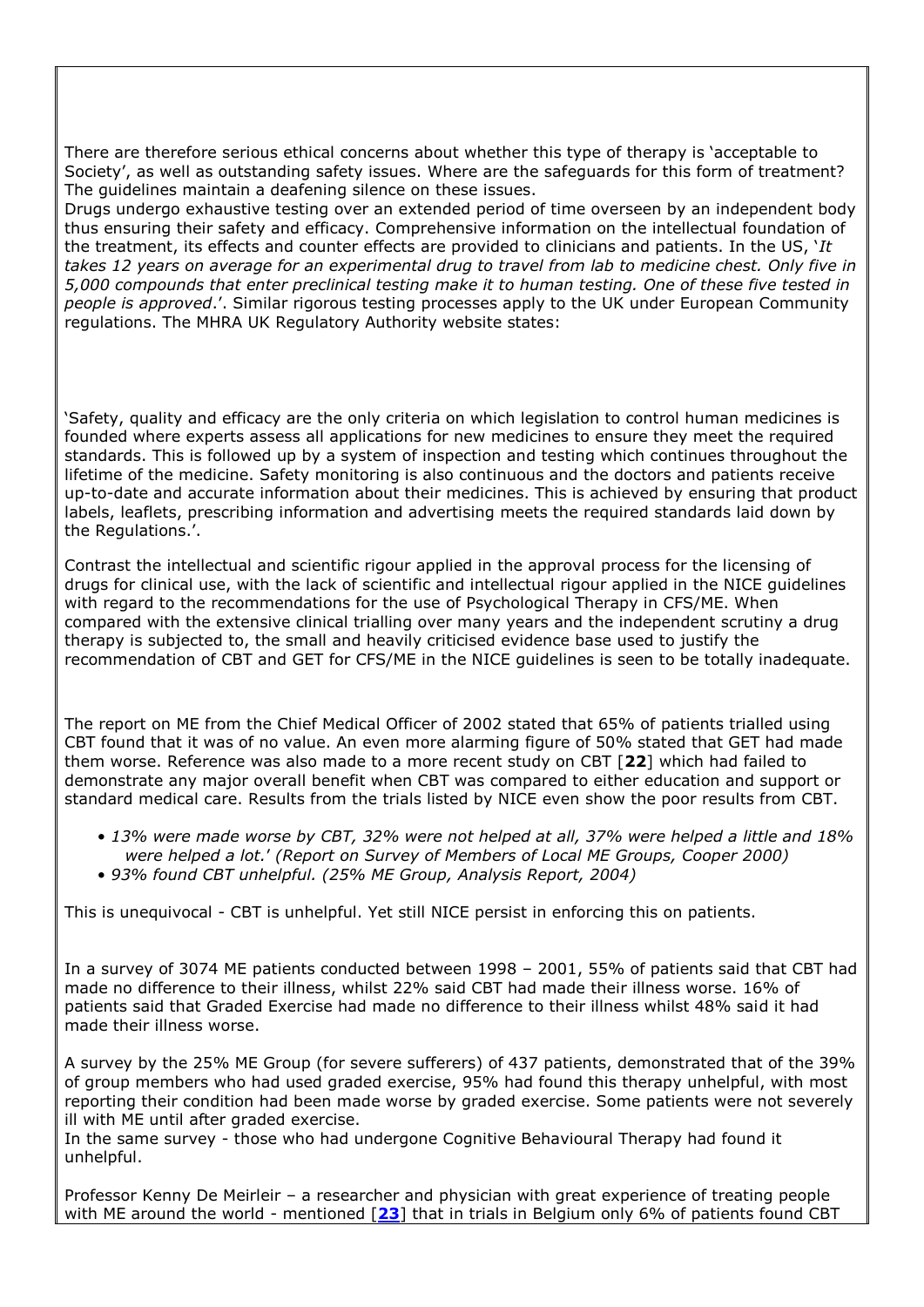The amount of space given to CBT shows the lack of vision in this document, the lack of analysis carried out on biomedical research available and the true agenda behind NICE and this document.

NICE describe CBT as "a specific psychological therapy, based on underlying theoretical principles, with a broad evidence base across a variety of conditions".

NICE are not really aiming to treat the underlying pathology in any way.

Professor Malcolm Hooper says that CBT experts themselves have stated that any improvement from CBT is not sustainable.

NICE state that "*These are evidence statements agreed by the GDG, based on the evidence reviewed.*"

This calls into question the veracity and capability of the GDG and again shows the NICE spin as it has ignored valid evidence showing the lack of effect of CBT.

*NICE stated that "The aim of the CBT was to enable patients to address negative beliefs regarding symptoms, self-expectations and self-esteem. GET was tailored to each patient"s physical capacity and aimed for a gradual increase in aerobic activities, especially walking, and was delivered by physiotherapists"* 

*and* 

"*Explaining the CBT approach in CFS/ME, such as the relationship between thoughts, feelings, behaviours and symptoms, and the distinction between causal and perpetuating factors.*"

and

"*CBT for a person with CFS/ME should be planned according to the usual principles of CBT, and should include: Challenging thoughts and expectations that may affect symptom improvement and outcomes.*"

This was revealing and shows the true nature and purpose of these guidelines. To associate a neurological illness with comments such as " attempt to modify thoughts". Is this the type of CBT which is given to cancer and diabetes patients?

Again NICE force upon patients the same old psychiatric therapies that it has just stated are not mandatory! It again lets slip its true agenda by concentrating on feelings and behaviours – straight from the psychiatrist's text book!

# **GET**

NICE recommendations for using GET showed a totally irresponsible and blinkered and biased approach to treating people with ME. Abundant research has at the very least cast serious doubt on its effects. ME patient groups reject its usage. But NICE refuses to listen and carries on with its dedicated agenda to enforce psychiatric paradigms on a vulnerable section of the community using policy-based evidence selection. How can a recovery be an objective with the use of GET when the causes of ME are 'unknown'?

NICE are totally discredited with these tactics.

Graded Exercise Therapy (GET) has been shown to be harmful or useless yet it is wrapped up into a psychiatric paradigm to allow vested interests to perpetuate the same old myths about ME.

The guidelines explicitly state that "*There was strong agreement that persistent, debilitating, post exertional fatigue characterised the condition*" - yet the Guidelines still recommend GET as a therapy/treatment.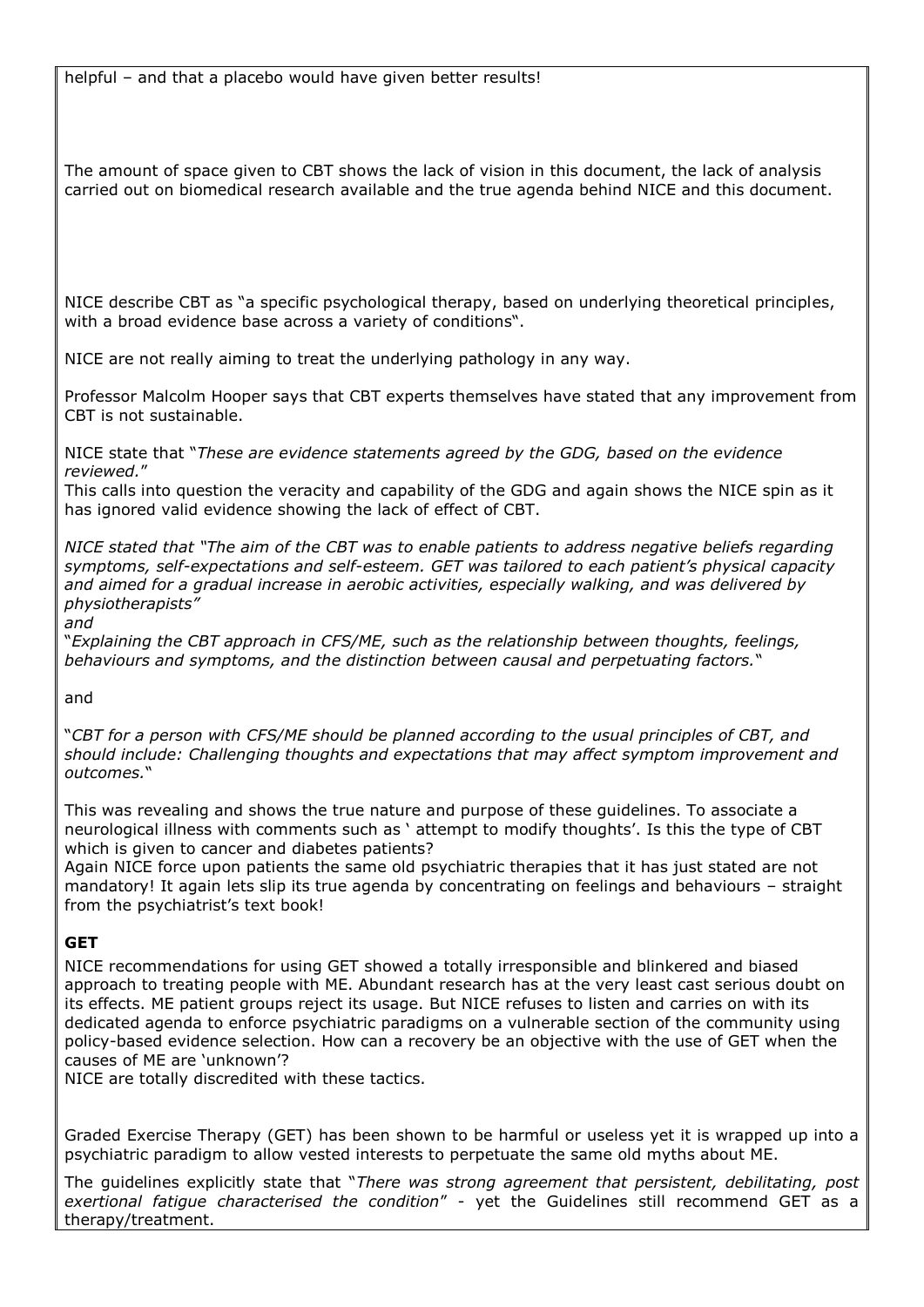"*An evidence-based approach to CFS/ME that involves physical assessment, mutually negotiated goal-setting and education.*"

There is poor quality evidence submitted by NICE to justify this claim and much evidence to the contrary which has been excluded.

GET is a proposed self-management technique that is not appropriate for patients with severe ME, where post-exertional oxidative stress can cause more serious problems.

"*Increases in duration of exercise*" are very dangerous, as blood pressure can drop and patients can be subject to numerous adverse reactions to any forced exercise. "*Aiming towards recovery*" implies that recovery is possible with increased exercise, which is unproven and fallacious.

A blanket recommendation of graded exercise therapy is imprudent for such a heterogeneous group of patients (NICE "*there is growing evidence that the condition is heterogeneous, and may not have a single or simple aetiology*") most of which are likely to respond negatively to physical activity.

Of particular concern is a mounting body of evidence that shows that exercise or over-exertion can worsen the health of ME sufferers and that, as such, GET has the potential to induce relapse, rather than being an effective recuperative therapy. GET, as practiced today with ME patients, does not take into account a patient's preferences. How can a recovery be an objective with the use of GET when the causes of ME are unknown? Yet this is what the NICE guidelines disingenuously propose.

There has been much research on muscle and immune cells. Christopher Snell in 2005 reported that the results of exercise capacity and immune function in male and female patients with CFS "implicate abnormal immune activity in the pathology of exercise intolerance in CFS and are consistent with a channelopathy involving oxidative stress and nitric oxide-related toxicity". This could explain why people with ME can"t exercise, as there is a limit, beyond which one cannot train.

Lane et al have found evidence of abnormal muscle physiology in a significant number of ME patients that could not be explained by physical de-conditioning or muscle disuse.

Jammes et al make a connection between such muscle dysfunction and increases in oxidative stress observed in people with ME when subjected to incremental increases in exercise activity, a finding corroborated by Nijs et al.

Magnetic Resonance Imaging (MRI) brain scans compared between control patients and patients with ME indicated areas of reduced blood flow - indeed, myalgic encephalomyelitis might be a good name for such "brain-muscle" anomalies.

Professor Malcolm Hooper takes this one step further by making the association between increased oxidative stress and generation of free-radicals. Given the link between free-radicals, aging and cancer this is surely a matter of particular concern for those with ME. To put things succinctly, excessive exertion has the potential to cause premature aging and increased risk of cancer in those with ME.

The work of Chia establishes a link between enterovirus re-activation through over-exertion (exercise is mentioned as a specific example). This itself further supports the work of Lane who states -

"we have correlated abnormal lactate responses to exercise with the detection and characterisation of enterovirus sequences in muscle."

It is therefore possible to state that over-exertion by those with ME has the potential to lead to enterovirus re-activation as a result of faulty muscle metabolism.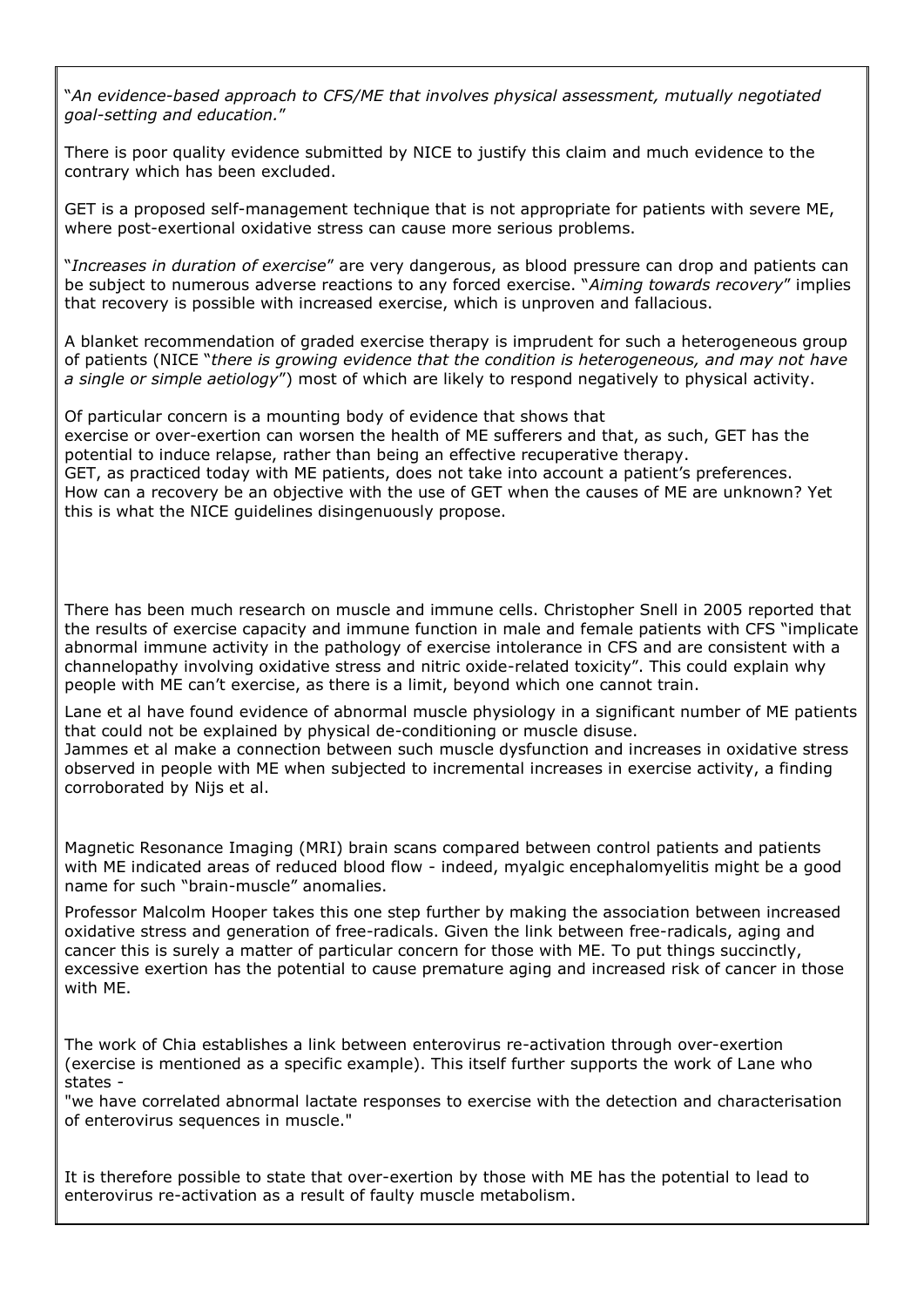An additional concern involves measurable cardiac insufficiency in those with the illness. Peckerman et al have demonstrated a link between symptom severity and cardiac dysfunction. This work is backed up by that of VanNess, Snell et al, who go so far as to state that: "The blunted heart rate and blood pressure responses in the `mild' through `severe' groups are similar to those seen in chronic heart failure."

It is also worth noting that in their study, they accounted for any potential "lack of effort" on the part of their subjects:

"it was felt that the multiple testing protocol employed in this study was sufficient to ensure that the results obtained accurately reflect patients' functional capacities."

With regard to cardiac function and exercise therapy, Carruthers and van de Sande issue the following warning:

"Externally paced `Graded Exercise Programs' or programs based on the premise that patients are misperceiving their activity limits or illness must be avoided."

Thus we have several health risks for those with ME which may be exacerbated by exercise: excessive oxidative stress and resultant generation of free-radicals, enterovirus reactivation, and cardiac dysfunction.

All three have the potential to cause serious harm, and arguably have lethal potential.

Given this situation, it is surely irresponsible to recommend exercise therapy for this particular patient group.

Every medication has to have a list of side-effects – these need to be stated here also with reference to GET. GET needs to carry a government health warning for ME patients. As NICE continue to recommend GET then they have to shoulder some of the responsibility for the consequences. In light of the evidence presented, it is possible that use of GET for those with ME will ultimately be self-defeating. By increasing the risk of relapse and increasing overall health risks rather than reducing them, it is dangerous for patients and risks increasing the burden of illness posed by ME on society at large.

The weight of empirical evidence indicates that exercise has direct and persistently negative impacts on the physiology and quality of life of a significant subgroup of ME patients. Any universally applied therapy is unlikely to address the heterogeneity of ME, and graded exercise is particularly unsuitable as it may worsen the condition, and should not be generally recommended without a high degree of confidence that it will not be applied to susceptible patients.

It is difficult to conceive of a more inappropriate therapy for ME.

By increasing the risk of relapse and overall health risks, rather than reducing them, graded exercise therapy also risks increasing the burden of illness on society at large.

The present review suggests that an approach based on treatment of the underlying physiological dysfunction will be more fruitful.

NICE chose to ignore what patients say about CBT and GET.

### **Human Rights**

The recommendation from NICE to use psychological therapies for treating ME contravenes the human rights of patients with ME.

It has been stated that by ignoring the serious issues with regard to CBT and GET the NICE guidelines would violate the right of clinicians and patients to the highest, safest standards of medical practice and care, amounting to a violation of their Human Rights, apart from major concerns about the efficacy of use of CBT or about the danger in the use of GET.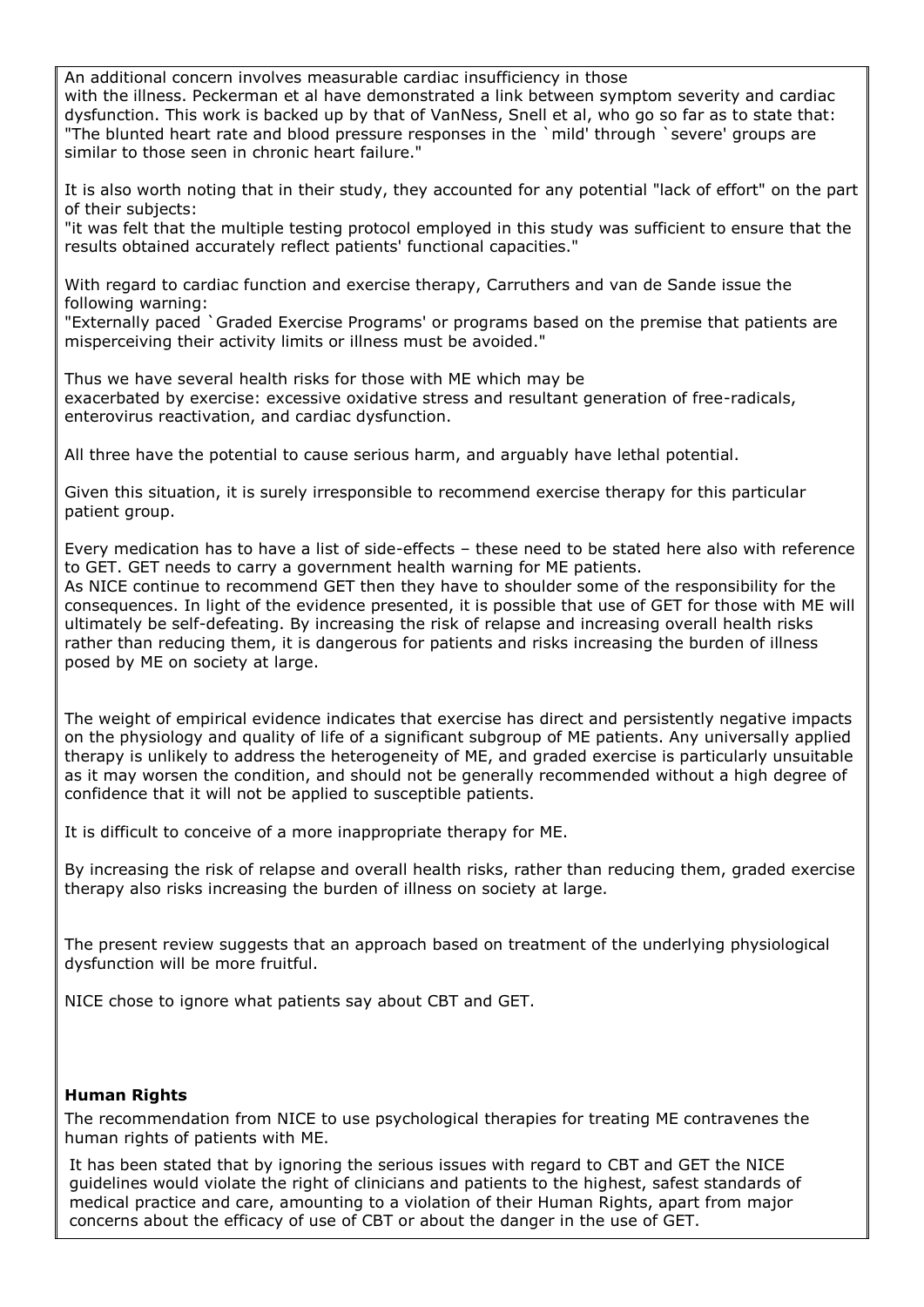There is no regulatory framework governing the development and use of CBT and GET thus leaving ME patients vulnerable to exploitation and abuse at the hands of the vagaries of power, politics and prejudice.

IiME would state that this is already the case, as frequent letters to our information mailbox attest to this fact.

In respect of informed consent for using these therapies the issue does not arise.

There simply cannot be informed consent since there are important ethical, safety and regulatory questions arising from these treatments, to be addressed.

Ethical and safety questions such as those raised in the MRC Neuroethics Report 2005 should be paramount.

It is hard to envisage any Independent authority clearing a drug for Human testing or use without ethical and safety issues, like those surrounding Psychological Therapy, being resolved.

By ignoring these serious issues with regard to Psychological Therapy the NICE guidelines violate the right of clinicians and patients to the highest, safest standards of Medical practice and care, amounting to a violation of their Human Rights. This is a Human Rights issue.

Without an answer to whether this type of therapy is "acceptable to Society" and if it is, without an effective Regulatory framework governing its development and use, there is the serious risk that sick and vulnerable people everywhere will be vulnerable to exploitation and abuse at the hands of the vagaries of power, politics and prejudice.

NICE (its chairman and CEO and the chair of these guidelines) should be accountable in a court of law for any harm done to patients given these treatments/therapies.

#### **FINE Trials**

The FINE Trial which received £1,147,000 of Medical Research Council funding did not result in inconclusive findings as stated by NICE. The results were negative and do not give any support for such an intervention to be used in the management of ME patients.

The FINE Trial abstract concluded: " For patients with CFS/ME in primary care, pragmatic rehabilitation delivered by trained nurse therapists improves fatigue in the short term compared with unconstrained GP treatment as usual, but the effect is small and not statistically significant at one year follow-up. Supportive listening delivered by trained nurse therapists is not an effective treatment for CFS/ME."[**[24](#page-27-7)**]

#### **VIRUSES**

There can be no dismissing the evidence of viral involvement in ME, much of which pre-dated the PACE Trial.

Research studies have identified various features relevant to the pathogenesis of CFS/ME such as viral infection, immune abnormalities and immune activation, exposure to toxins, chemicals and pesticides, stress, hypotension and neuroendocrine dysfunction.

The NICE guidelines proscribe serological testing for infections yet there is new evidence of viral involvement in this group of patients. The studies on XMRV have dominated the discussion around ME in the past year forcing a shift in approach to this disease. So much so that many countries have banned patients with ME from donating blood. In the UK the ban is said to be to protect the patient from getting worse in other countries it is due to safeguarding the blood supply from potential retrovirus contamination.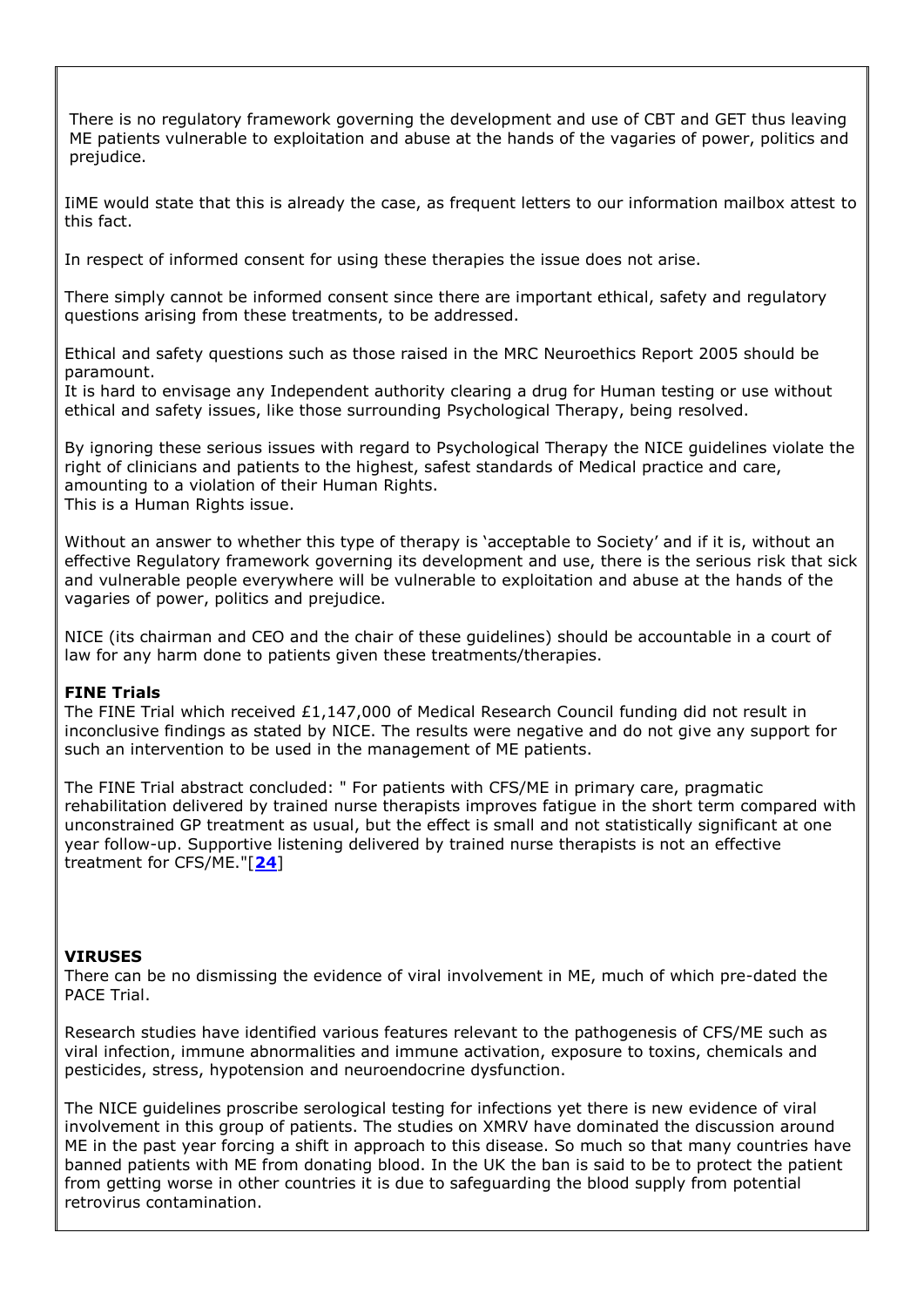# **XMRV**

**The CRD states "**Conflicting evidence on the association between retrovirus and CFS/ME were also highlighted. However, this is considered outside the remit of the original guideline.**"**

Yet the original quidelines document was entitled

**"Chronic fatigue syndrome/myalgic encephalomyelitis (or encephalopathy): diagnosis and management of chronic fatigue syndrome/myalgic encephalomyelitis (or encephalopathy) in adults and children"**

It is insufficient for the NICE GDG to claim that consideration of the retroviral association with CFS/ME did not come within its remit – it was charged with providing guidance on the diagnosis of "CFS/ME", so any research which demonstrates a biomedical aetiology should form part of the literature review, and the guidance review.

NICE recommend that viral serology should not be carried out in the absence of a recent history suggesting viral infection as it was "*difficult to establish a link between CFS/ME and serology indicating past viral infection, and that serological evidence of past infection would not alter the patient's management*".

In the early stages of illness it is important to identify viral or bacterial causes and treat them early with relevant antimicrobials.

**In the CDR document** "The original scope is inclusive of diagnosis, treatment and management of mild, moderate or severe CFS/ME in children (aged 5 years and upwards, including young people in transition to adulthood) and adults."

So it is entirely valid for the latest XMRV research to be included in a review document and cannot be considered to be outside the remit of the official guidelines unless the GDG takes the view that evidence of XMRV infection is exclusionary for the diagnosis of ME.

The Science paper [**[25](#page-27-8)**] published in 2009 discovered XMRV in blood and showed a possible association between the retrovirus and ME.

**XMRV is a member of the same family of retroviruses as the AIDS virus. A retrovirus inserts itself into the host's genetic material by copying its genetic code into the DNA of the host by using RNA and once there, it stays for the life of the host.**

If there is now evidence of viral association then it is inherent on NICE to review that information with regard to diagnosis and management as the present NICE guidelines proscribe serological testing of people with ME.

This statement alone would negate the recommendation of the GDG.

Dr Judy Mikovits – Research Director at the Whittemore-Peterson Institute –

**"***"Neurological maladies and immune dysfunction with inflammatory cytokine and chemokine up-regulation are some of the most commonly reported features associated with CFS…The presence of infectious XMRV in lymphocytes may account for some of these observations of altered immune responsiveness and neurological function in CFS patients. "In summary, we have discovered a highly significant association between the XMRV retrovirus and CFS.*

*"This observation raises several important questions. Is XMRV infection a causal factor in the pathogenesis of CFS or a passenger virus in the immunosuppressed CFS patient population?…Conceivably these viruses could be co-factors in pathogenesis, as is the case for HIV-mediated disease, where co-infecting pathogens play an important role. Patients with CFS have an elevated risk of cancer.***"**

**"***Since the original Science paper was submitted, we have continued to refine our test for XMRV and*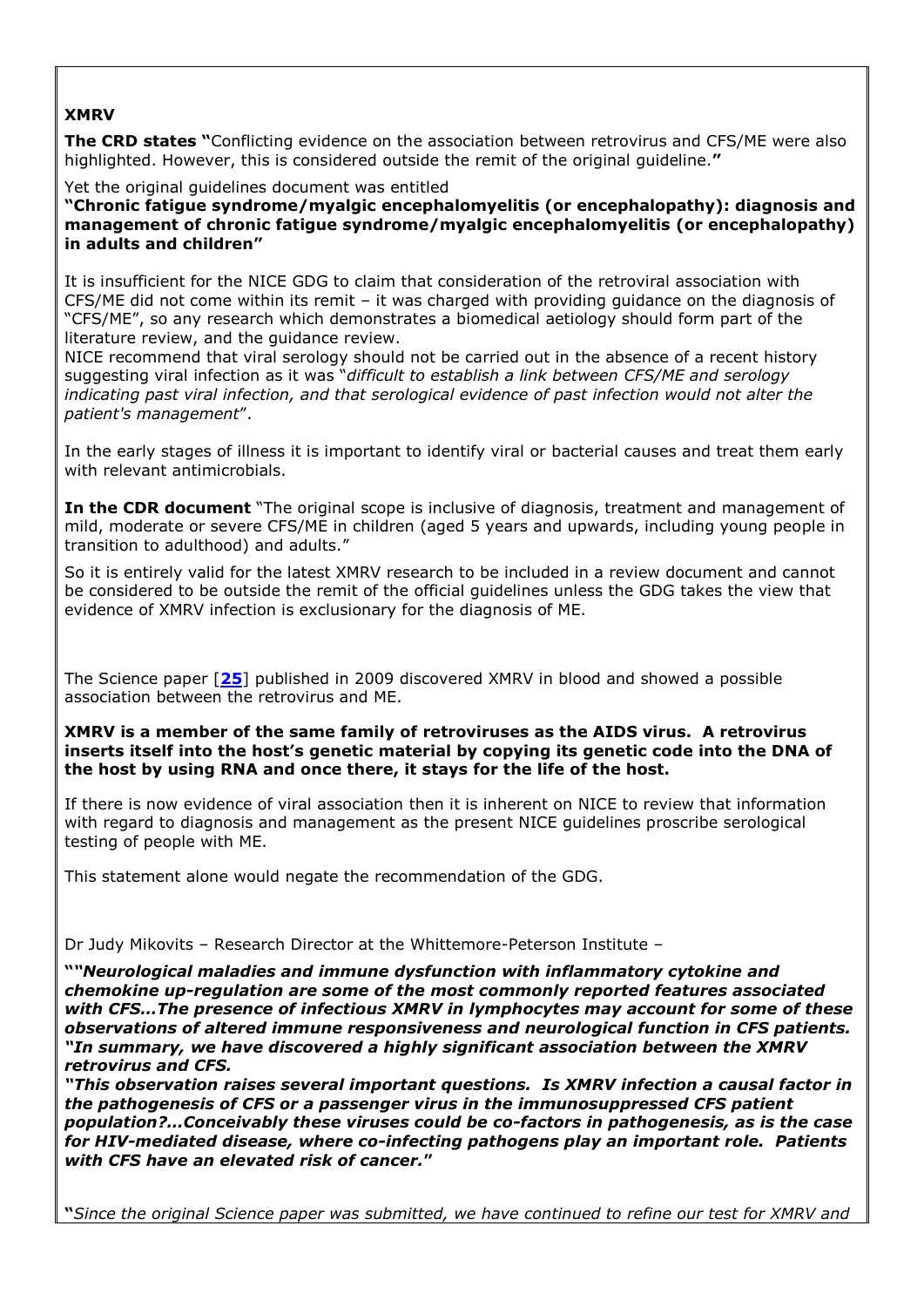*have surprisingly found that 95% ME samples tested positive for XMRV antibodies in the plasma. "This finding clearly points to the retrovirus as a significant contributing factor in this illness" said Judy Mikovits, director of research for WPI.*

*This landmark study was the first to isolate XMRV particles from the blood and show that it can be transmitted between blood cells. Researchers have confirmed that this retrovirus is transmitted through body fluids and is not airborne*"[**[26](#page-27-9)**]

The NIH National Cancer Institute"s press release ("Consortium of Researchers Discover Retroviral Link to Chronic Fatigue Syndrome") said:

**"***Scientists have discovered a potential retrovirus link to chronic fatigue syndrome…."We now have evidence that a retrovirus named XMRV is frequently present in the blood of patients with CFS. This discovery could be a major step in the discovery of vital treatment options for millions of patients" said Judy Mikovits, leader of the team that discovered this association….The virus, XMRV, was first identified by Robert H Silverman, professor in the Department of Cancer Biology at the Cleveland Lerner Research Institute…The research team not only found that blood cells contained XMRV but also expressed XMRV proteins at high levels and produced infectious viral particles…These results were also supported by the observation of retrovirus particles in patient samples when examined using transmission electron microscopy. The data demonstrate the first direct isolation of infectious XMRV from humans….Retroviruses like XMRV have also been shown to activate a number of other latent viruses. This could explain why so many different viruses…have been associated with CFS. Dan Peterson, medical director of WPI, added: "Patients with CFS deal with a myriad of health issues as their quality of life declines. I"m excited about the possibility of providing patients who are positive for XMRV (with) a definite diagnosis and, hopefully very soon, a range of effective treatment options"***"[[27\]](#page-27-10)**

This requires NICE to recognise that the research landscape has changed and needs to be reflected in diagnosis and management, and possibly treatment.

There have been no true replication studies published in literature yet. Lo and Alter say they practically confirmed WPI results but it was not a replication study in the true sense of the word.

Such is the seriousness with which this research has been viewed that it is the subject of major reviews in healthcare policy in USA and other countries.

NICE recommend that viral serology should not be carried out in the absence of a recent history suggesting viral infection as it was "*difficult to establish a link between CFS/ME and serology indicating past viral infection, and that serological evidence of past infection would not alter the patient's management*".

In the early stages of illness it is important to identify viral or bacterial causes and treat them early with relevant antimicrobials. With the possibility of XMRV playing a role in ME it is even more important.

### **Blood Ban for People with ME**

The XMRV research has caused Australia, New Zealand, Canada and UK to have banned people from ME from donating blood. In the UK this is a permanent lifetime prohibition even if the patient has "recovered".

It is perverse for NICE to state that this is outside the remit of the original guideline.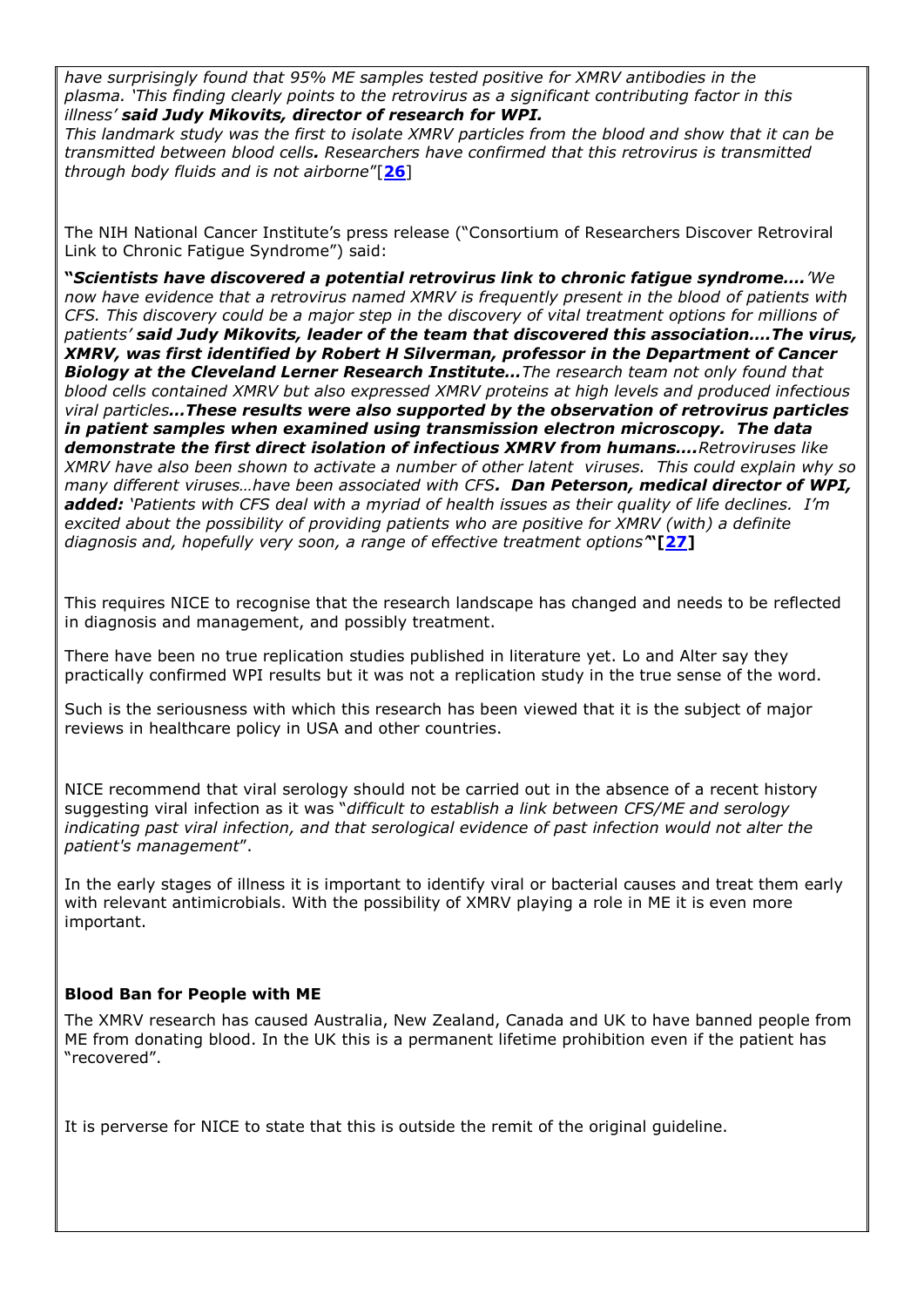#### **THE BENEFITS of IMMUNOGLOBULIN**

In its Implementation and post publication feedback NICE state that for immunoglobulin therapy no new evidence was identified through post publication enquiries or implementation feedback that would indicate a need to update the guideline.

Dr Irving Spurr [**[28](#page-27-11)**] states the following-

IgG may work via a multi-step model where the injected IgG first forms a type of immune complex in the patient. Once these immune complexes are formed, they interact with activating Fc receptors on dendritic cells which then mediate anti-inflammatory effects helping to reduce the severity of the inflammatory state and potential for autoimmune disease [PTF and Diabetes]

IgG also blocks the antibody receptors on immune cells (macrophages), leading to decreased damage by these cells, or regulation of macrophage phagocytosis.

IgG may also regulate the immune response by reacting with a number of membrane receptors on T cells, B cells, and monocytes that are pertinent to autoreactivity and induction of tolerance to self.

A recent report stated that IgG application to activated T cells leads to their decreased ability to engage microglia. As a result of IgG treatment of T cells, the findings showed reduced levels of tumour necrosis factor-alpha and interleukin-10 in T cell-microglia co-culture. The results add to the understanding of how IgG may affect inflammation of the central nervous system in autoimmune inflammatory diseases.

#### **SUMMARY**

The reasons why the draft Guidelines were almost universally condemned was due to the poor quality of analysis and their lacking ability to serve the needs of people with ME and their families. **With these guidelines for ME NICE failed people with ME and their families. NICE also failed healthcare professionals.** 

Invest in ME believe that so much has changed with regard to ME since the NICE guidelines were published that a review is the very least that NICE should offer.

These NICE guidelines are a poor collection of outdated theories and attempts at treatment. They do nothing to help either GPs or patients deal with this illness.

They add nothing to improve the situation for patients whose lives are being wasted without any sign of a radical change in the way biomedical research into ME is initiated.

They fail the severely affected people with ME by offering them nothing but a referral to specialist care.

NICE fail to define what this specialist care means.

Looking at the aims and objectives with these guidelines it is clear one can come away with only one conclusion.

Revision is mandatory.

Failure and dissatisfaction now seem to be synonymous with NICE and it seems that NICE are constantly in opposition with what patients and patient groups need and want.

Why this constant misrepresentation is occurring with NICE is something the government ought to look in to.

Certainly the management at NICE seem to attract attention for all of the wrong reasons.

Any decision not to review the NICE guidelines should augur the removal of any role for NICE in future guidance provision for ME, and perhaps indicate that NICE itself should be reviewed and terminated.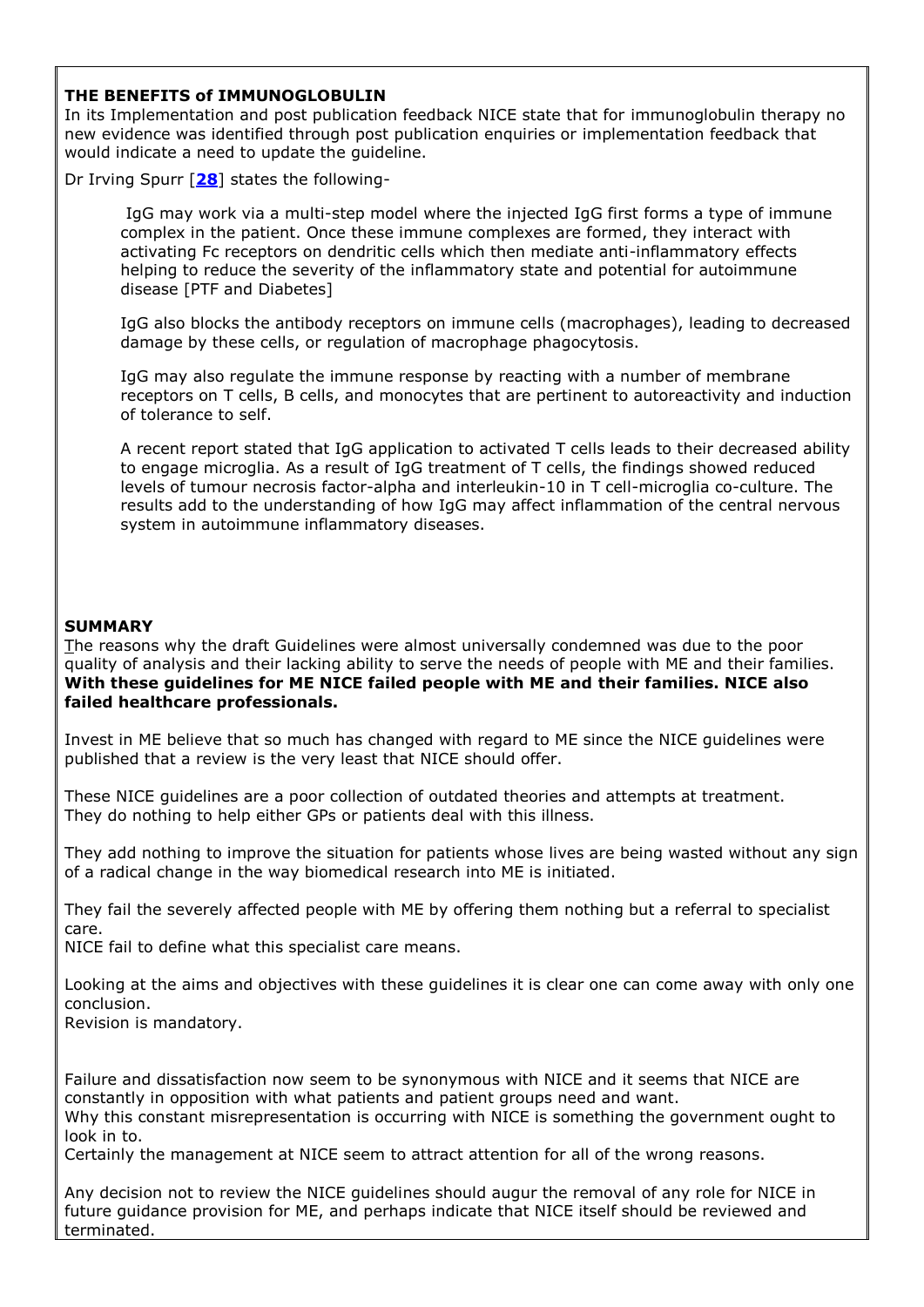# **If there are any areas excluded from the original scope that you feel need to be addressed in any update decision, please write these in the box below**

NICE state that "*The research recommendations were chosen to prioritise those areas that would most directly inform future guidelines.*"

Yet no biomedical research is highlighted which will help future guidelines. The current and previous biomedical research is seemingly ignored. The literature searches referred to by NICE seemingly failed to find the abundance of biomedical research into ME and we wonder whether they were conveniently ignored?

We cannot accept that these guidelines still use as broad a section of fatigue states as possible in describing ME.

*NICE did not take into account the biomedical research evidence from around the world which indicated that ME is of an organic nature.*

*This was clearly highlighted in the Gibson Inquiry of 2006.*

*There was no excuse to ignore the biomedical research and the NICE guidelines remain permanently flawed due to the biased approach of the GDG.*

Other cogent criticisms of the draft NICE Guideline included one submitted by a member of the Association of British Neurologists:

*"The draft guideline is fundamentally flawed because it presupposes certain interventions (CBT and GET) to be highly effective in CFS/ME for routine clinical use despite lack of adequate evidence. The Guideline is also selective in its review of existing literature and is heavily influenced by (the) psychiatric view of the condition. Indeed, it almost seems that a select group of psychiatrists with a polarised view of this complex condition is directing the development of the guideline from "behind the scene". There has been no review of general and post-exercise pain. The draft guideline reflects an incomplete and psychiatrically polarised view of CFS/ME. The importance of appropriate diagnosis of CFS/ME from common psychiatric conditions has not been mentioned even once. No-where in this guideline have the exclusion criteria for CFS/ME (e.g. generalised anxiety disorder, somatisation) been adequately defined and properly discussed. The guideline needs to be thoroughly revised to reflect our current understanding of this condition rather than the supposition of the psychiatrists. It would be immoral for NICE not to recognise the huge dissatisfaction about this draft guideline amongst most patients, carers and clinicians. The guideline should not re-define CFS/ME to "fit in" CBT and GET as the recommended treatment options. Listen to patients".*

We dispute the continued characterisation of ME as being "*poorly understood*". There are over 4000 biomedical publications on the illness which the NICE searches should have seen and analysed.

Views by ME support groups show that ME must be seen as a distinct and separate illness from CFS as described by NICE and the CDC empirical definition. This, we feel, is part of the problem with healthcare staff and others – by broadening the view of what ME is it will inevitably dilute the requirements for diagnosing and treating ME patients.

The guidelines are a quite biased and narrow-looking report which mixes up far too many illnesses and research information simply to prove the original intention of the document – to force people with ME to be given psychological therapies and repeat the myths of the past.

It also attempts to subjugate ME into a bag of common illnesses all falling under the term CFS. In this NICE have done a major disservice to people with ME who are needlessly suffering from the perceptions of biased healthcare professionals who maintain their views with little good scientific evidence.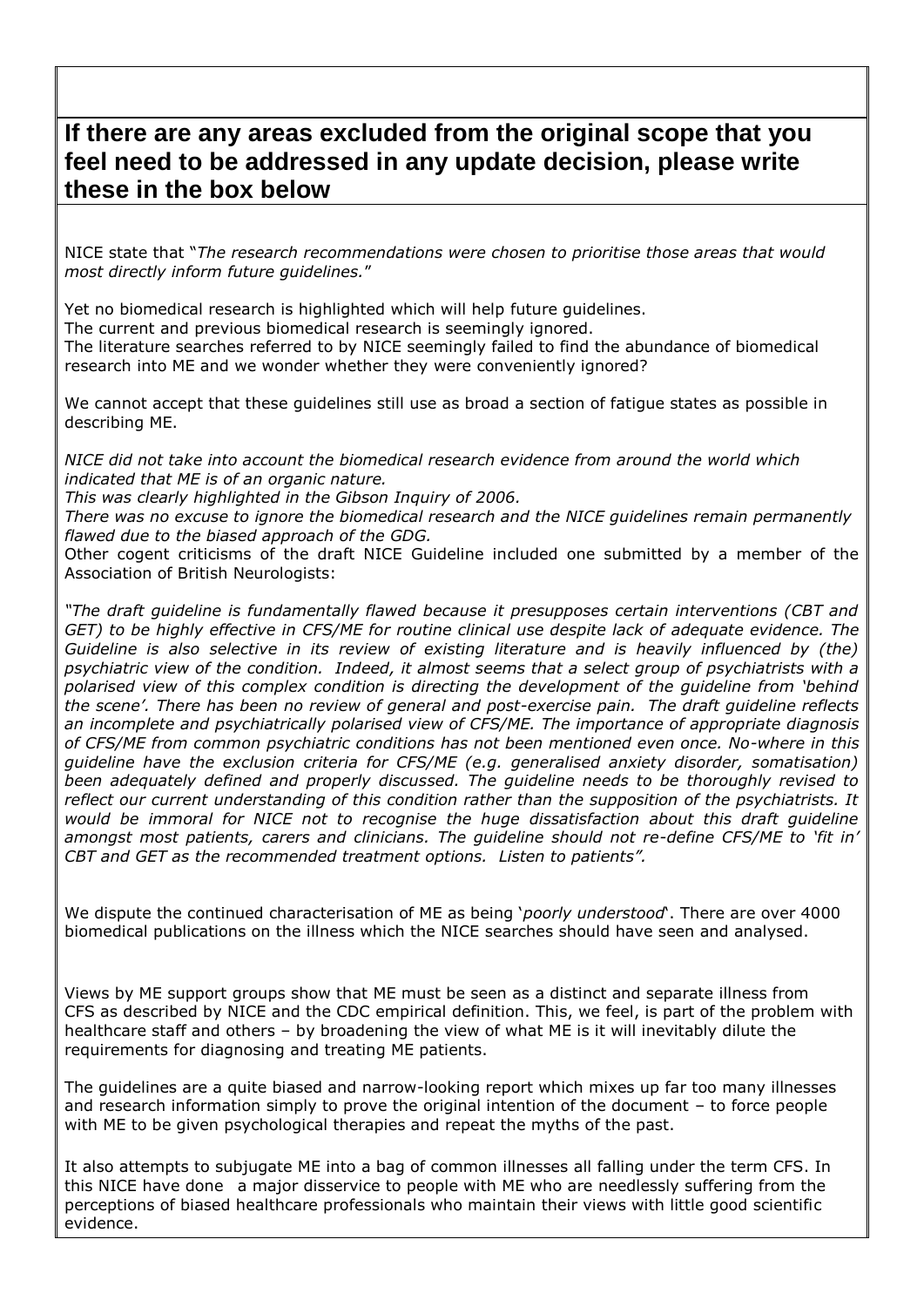This questions the impartiality of NICE and the Guidelines.

NICE state that "*The research recommendations were chosen to prioritise those areas that would most directly inform future guidelines.*"

Yet no biomedical research is highlighted which will help future guidelines. The current and previous biomedical research is seemingly ignored. The literature searches referred to by NICE seemingly failed to find the abundance of biomedical research into ME and we wonder whether they were conveniently ignored?

We cannot accept that these guidelines still use as broad a section of fatigue states as possible in describing ME.

#### **Epidemics**

The NICE guidelines do not carry one reference to epidemics despite strong evidence to support this from numerous references.

Why?

NICE failed to make any changes to the draft guidelines in this respect and ignored IiME"s questions relating to this despite IiME supplying at least 12 references as evidence. Why?

#### **Organo-Phosphate poisoning**

The NICE guidelines do not carry any reference to organo-phosphate poisoning despite the evidence indicating it being linked to ME.

Why?

These are all major oversights by NICE.

IiME consider that these links are important and should at least be included in any serious review of the bio-medical situation for patients who present with conditions similar to ME.

IiME suggests that research ought to be performed on historical evidence from epidemics and vaccinations that have resulted in similar conditions to ME and the NICE GDG ought to have analysed these topics sufficiently to include comment as the information can directly affect diagnosis and management.

#### **Severely Affected**

NICE state that "*No definitive studies have been carried out in the UK to determine the prevalence of severe CFS/ME in people with CFS/ME*".

Would it not be possible to extrapolate these figures from those statistics of people claiming incapacity and DLA benefit due to ME?

#### **Sub Grouping**

We need to subgroup CFS/ME so that ME is separate from the various fatigue states which have so benefited the psychiatric lobby and their unscientific trials and so rewarded them with the near totality of available funding.

The guidelines ask " *What are the best ways of sub grouping patients to aid in diagnosis and management?*" and then fail to discuss sub grouping or even mention it again. NICE make no mention of the need for sub-grouping of the current ME patients and separation from chronic fatigue.

Professor Leonard Jason of DePaul University, Chicago published in 2005 an excellent review on the need for sub-grouping of the over-broad "diagnostic category" CFS which can catch widely different groups of patients in its net. As he said,

*"This review suggests that there is a need for greater diagnostic clarity and that this might be accomplished by subgroups that integrate multiple variables including genetic, neurological, psychological and biological domains."*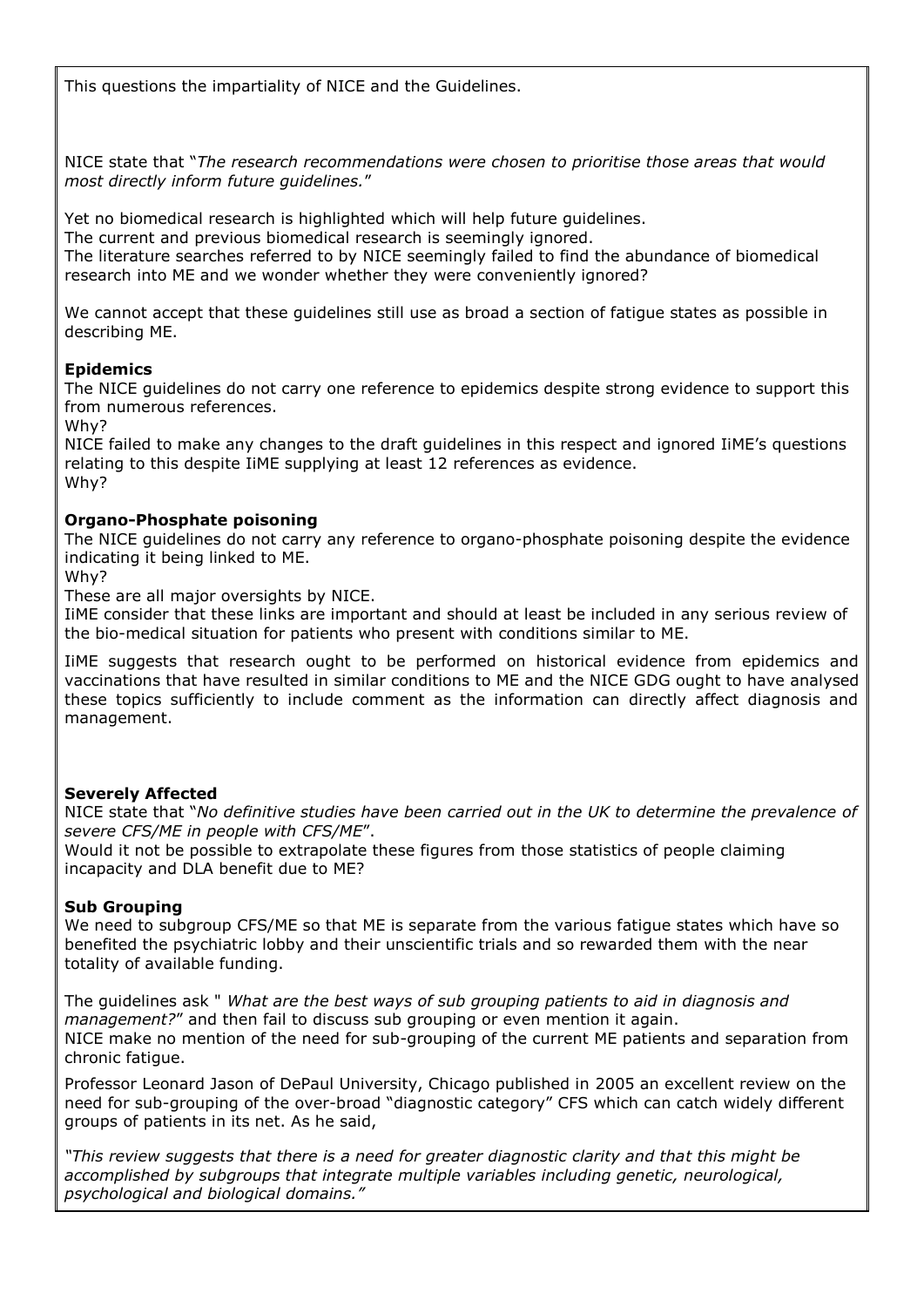To quote Dr. Vance Spence of ME Research UK

"This illness is very big, very complicated and we are not going to solve anything by pushing everyone in to one large group called CFS At present, what patients are left with is a "devalued" diagnosis consisting of (in one researcher"s words) a *"...ragbag of common non-specific symptoms with many causes, mistakenly labelled as a syndrome"*."

This is a major failing of NICE as no recommendation on sub grouping is made. The guidelines fail to address a key element in the treatment of this illness and so fail all ME patients as well as healthcare staff.

Sub-grouping is indeed one of the big issues and NICE could have done more by calling for this to happen and basing the sub-grouping on up-to-date and valid criteria for diagnosis such as the Canadian guidelines.

# **Human Rights**

As sated earlier the emphasis on CBT and GET for treating people with ME is a violation of human rights and this subject has been completely ignored by NICE ,

# **Supplements and Alternative Medicines**

The NICE guidelines provide an incredibly poor and limited summary on supplements as aids in managing ME.

Supplements are dismissed with little research or attempt to analyse.

Yet they can be a useful part of the diet for patients who cannot cook always or who cannot eat properly and could benefit from such supplements (fish oils, vitamin C, multi-vitamins etc.) - surely this is a negligent oversight from NICE.

In terms of supplements, two "essential fatty acids" studies had positive results and very high rankings - 16 and 17 respectively. Carnitine, liver extract, and magnesium also scored as high as CBT in terms of therapies (10, 10, and 15).

The highest validity scores in the data presented by NICE was for an alternative therapy. Fish oils score as highly or better than CBT so why does NICE not recommend this as a therapy/treatment?

### **AGREE Standards**

The AGREE Instrument (Appraisal of Guidelines Research and Evaluation Instrument) with which NICE is obliged to comply in the formulation of all its Guidelines is specific: "*The health benefits, side effects and risks should be considered when formulating the recommendations".* 

NICE failed to conform to the AGREE Instrument which requires that NICE is obliged to give equal weight to three main sources of data: "evidence-based" medicine, usually deemed to be random controlled trials (RCTs); the opinion and experience of physicians with expertise in the area, and the opinion and experience of the patient group for whom the Guideline is intended.

NICE did not abide by the European AGREE standards which govern guideline development.

**If there are any equality issues relevant to the guideline that you do not feel have been adequately addressed please write these in the box below**

The CFS/ME guideline 53 put forward a psychosocial model for ME and promoted CBT and GET as the only options for management. The biological model with evidence of inflammatory, immune, oxidative and nitrostative pathways as key areas was ignored.

As Maes and Twisk (*BMC Medicine 2010, 8:35*) point out in their review of the "biopsychosocial" model put forward by Harvey and Wessley [**[29](#page-28-1)**] -

"Interventions with CBT/GET are potentially harmful for many patients with ME, since the underlying pathophysiological abnormalities may be intensified by physical stressors."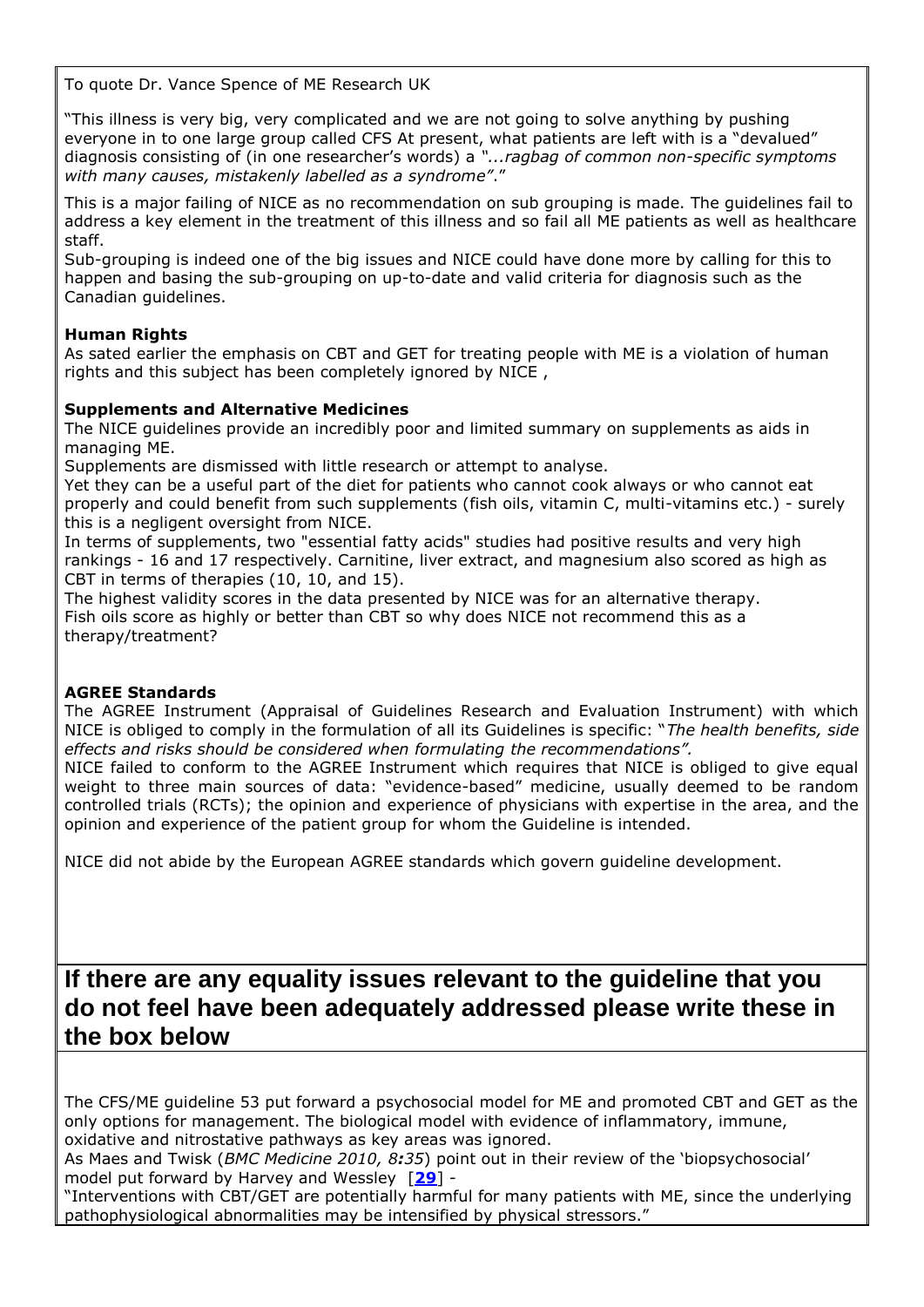The guideline should be changed to make sure that no harm is caused to patients by inappropriate prescribing of CBT and GET.

A further submission from the Association of British Neurologists said the following:

*"(The Guideline Development Group) is tactically promoting Oxford criteria over the more widely used and recognised international CDC criteria – again, a clear evidence of psychiatrists" influence on this group".*

Referring to a paragraph in the draft Guideline: *"This paragraph deals with a publication (Wessely et al, Lancet 1999) which was published as a HYPOTHESIS and which remains to be proven. However, the GDG seems to have taken it as a matter of fact. Please refer to the criticisms of this article in the Lancet. Being only a hypothesis, (it) is totally irrelevant for the purpose of a dedicated guideline on CFS/ME".*

*"The GDG should also be criticised for its total lack of reference to the neurological aspect of fatigue and its overemphasis and over-reliance on the psychiatric literature from a group of psychiatrists".*

*"With the possible exception of some psychiatrists, most specialists prefer the international criteria to diagnose CFS/ME".*

*"Clearly there is very little compelling evidence at present that these patients benefit from CBT and GET".*

*"There is selective omission of research literature on reproducible neuroendocrine tests, with an overemphasis on research data from certain psychiatrists".*

# **INVEST in ME REFERENCES**

# **REFERENCES**

<span id="page-25-0"></span>1] The act of diagnosis: pros and cons of labelling chronic fatigue syndrome. Marcus JH Huibers and Simon Wessely. Psychological Medicine 2006:36: (7): 895-900

<span id="page-25-1"></span>2] Jason Revised Canadian

Jason, L., Evans, M., Porter, N., Brown, M., Brown, A., Hunnell, J., Anderson, V., Lerch, A., De Meirleir, K., & Friedberg, F. 2010. The development of a revised Canadian myalgic encephalomyelitis chronic fatigue syndrome case definition. *American Journal of Biochemistry and Biotechnology*, 6, (2) 120-135.

<span id="page-25-2"></span>3]Jason L, Porter N. Shelleby E, Bell DS, Lapp CW, Rowe K, De Meirleir K. A case definition for children with myalgic encephalomyelitis/chronic fatigue syndrome. Clinical Medicine: Pediatrics. 2008;1(1):1-5.

<span id="page-25-3"></span>4] Why Myalgic Encephalomyelitis/Chronic Fatigue Syndrome (ME/CFS) may kill you: Disorders in the inflammatory and oxidative and nitrosative stress (IO&NS) pathways may explain cardiovascular disorders in ME/CFS.

*Neuro Endocrinol Lett. 2009 Dec 29;30(6):300-311. [Epub ahead of print]*

*Maes M, Maes Clinics, Antwerp, Belgium. [crc.mh@telenet.be](mailto:crc.mh@telenet.be) <sup>2</sup>*

*Frank N.M. Twisk Twisk FNM*

<http://www.ncbi.nlm.nih.gov/pubmed/20038921>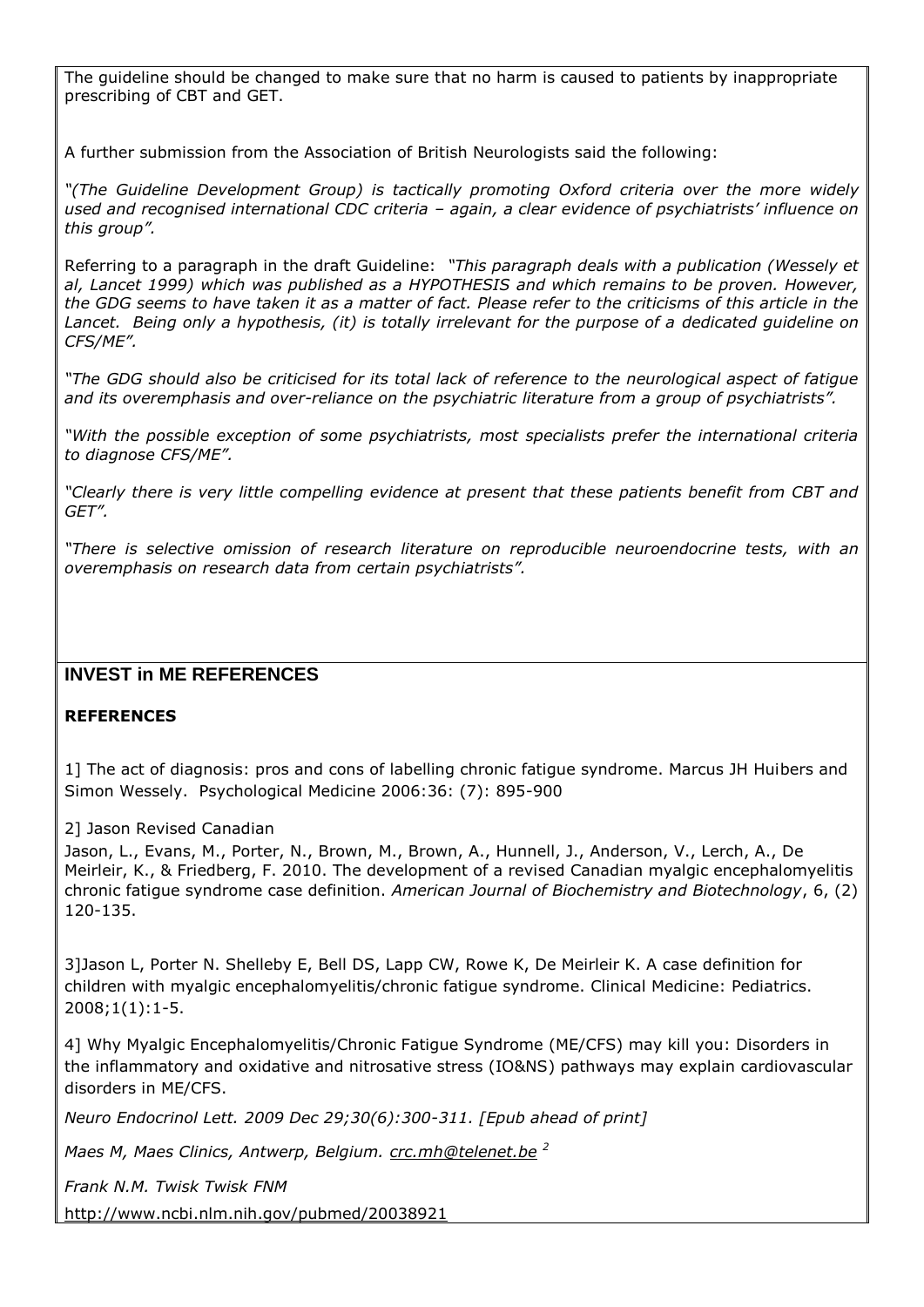<span id="page-26-1"></span>5] Statements of Concern about CBT/GET provided for the High Court Judicial Review of February 2009

[http://www.investinme.org/Article-361%20Statements%20of%20Concern%20-%20CBT-](http://www.investinme.org/Article-361%20Statements%20of%20Concern%20-%20CBT-GET%20JR%20Feb09.htm)[GET%20JR%20Feb09.htm](http://www.investinme.org/Article-361%20Statements%20of%20Concern%20-%20CBT-GET%20JR%20Feb09.htm)

<span id="page-26-0"></span>**6**] Definition of Recovery in Chronic Fatigue Syndrome David Bell & David Bell Invest in ME Journal Vol 4 Issue 1 May 2010-11-14 [http://www.investinme.org/Documents/Journals/Journal%20of%20IiME%20Vol%204%20Issue%20](http://www.investinme.org/Documents/Journals/Journal%20of%20IiME%20Vol%204%20Issue%201%20Screen.pdf) [1%20Screen.pdf](http://www.investinme.org/Documents/Journals/Journal%20of%20IiME%20Vol%204%20Issue%201%20Screen.pdf)

<span id="page-26-2"></span>7] Moderate exercise increases expression for sensory, adrenergic, and immune genes in chronic fatigue syndrome patients but not in normal subjects.

<http://www.ncbi.nlm.nih.gov/pubmed/19647494>

[J Pain.](http://www.ncbi.nlm.nih.gov/pubmed/19647494) 2009 Oct;10(10):1099-112. Epub 2009 Jul 31.

[Light AR,](http://www.ncbi.nlm.nih.gov/pubmed?term=%22Light%20AR%22%5bAuthor%5d) [White AT,](http://www.ncbi.nlm.nih.gov/pubmed?term=%22White%20AT%22%5bAuthor%5d) [Hughen RW,](http://www.ncbi.nlm.nih.gov/pubmed?term=%22Hughen%20RW%22%5bAuthor%5d) [Light KC.](http://www.ncbi.nlm.nih.gov/pubmed?term=%22Light%20KC%22%5bAuthor%5d) Department of Anesthesiology, University of Utah, Salt Lake City, Utah 84132-2304, USA. alan.light@hsc.utah.edu

<span id="page-26-3"></span>8] Orthostatic symptoms predict functional capacity in chronic fatigue syndrome: implications for management

A. [Costigan,](http://qjmed.oxfordjournals.org/search?author1=A.+Costigan&sortspec=date&submit=Submit) C. [Elliott,](http://qjmed.oxfordjournals.org/search?author1=C.+Elliott&sortspec=date&submit=Submit) C. [McDonald](http://qjmed.oxfordjournals.org/search?author1=C.+McDonald&sortspec=date&submit=Submit) and J.L. [Newton](http://qjmed.oxfordjournals.org/search?author1=J.L.+Newton&sortspec=date&submit=Submit) <http://qjmed.oxfordjournals.org/content/early/2010/06/08/qjmed.hcq094.abstract?ct=ct>

<span id="page-26-4"></span>9] Increased D-Lactic Acid Intestinal Bacteria in Patients with Chronic Fatigue Syndrome JOHN R. [SHEEDY](http://iv.iiarjournals.org/search?author1=JOHN+R.+SHEEDY&sortspec=date&submit=Submit) RICHARD E.H. [WETTENHALL](http://iv.iiarjournals.org/search?author1=RICHARD+E.H.+WETTENHALL&sortspec=date&submit=Submit) DENIS SCANLON PAUL R. [GOOLEY](http://iv.iiarjournals.org/search?author1=PAUL+R.+GOOLEY&sortspec=date&submit=Submit) [DONALD](http://iv.iiarjournals.org/search?author1=DONALD+P.+LEWIS&sortspec=date&submit=Submit) P. LEWIS NEIL [MCGREGOR](http://iv.iiarjournals.org/search?author1=NEIL+MCGREGOR&sortspec=date&submit=Submit) DAVID I. [STAPLETON](http://iv.iiarjournals.org/search?author1=DAVID+I.+STAPLETON&sortspec=date&submit=Submit) [HENRY](http://iv.iiarjournals.org/search?author1=HENRY+L.+BUTT&sortspec=date&submit=Submit) L. BUTT and KENNY L. DE [MEIRLEIR](http://iv.iiarjournals.org/search?author1=KENNY+L.+DE+MEIRLEIR&sortspec=date&submit=Submit) <http://iv.iiarjournals.org/content/23/4/621.abstract>

<span id="page-26-5"></span>10] Detection of an Infectious Retrovirus, XMRV, in Blood Cells of Patients with Chronic *Fatigue Syndrome.* Mikovits JA, Dean M, Silverman RH et al. *Science*. 2009, 326:585-589. [www.sciencemag.org/cgi/content/abstract/1179052](http://www.sciencemag.org/cgi/content/abstract/1179052)

<span id="page-26-6"></span>11] Kerr Enterovirus

2007: Enterovirus infection of the stomach in Chronic Fatigue Syndrome / Myalgic Encephalomyelitis (CFS/ME). Jonathan R Kerr. Editorial. J Clin Pathol 14<sup>th</sup> September 2007. Epub ahead of print.

<span id="page-26-7"></span>12] Chia Enteroviruses

2007: Chronic Fatigue Syndrome is associated with chronic enterovirus infection of the stomach. Chia JK, Chia AY. J Clin Pathol 13<sup>th</sup> September 2007 Epub ahead of print.

<span id="page-26-8"></span>13] Postinfectious and chronic fatigue syndromes: clinical experience from a tertiary-referral centre in Norway.

<http://www.ncbi.nlm.nih.gov/pubmed/20363992>

[Naess H,](http://www.ncbi.nlm.nih.gov/pubmed?term=%22Naess%20H%22%5bAuthor%5d) [Sundal E,](http://www.ncbi.nlm.nih.gov/pubmed?term=%22Sundal%20E%22%5bAuthor%5d) [Myhr KM,](http://www.ncbi.nlm.nih.gov/pubmed?term=%22Myhr%20KM%22%5bAuthor%5d) [Nyland HI.](http://www.ncbi.nlm.nih.gov/pubmed?term=%22Nyland%20HI%22%5bAuthor%5d)

Department of Neurology, Haukeland University Hospital, University of Bergen, Bergen, Norway. halvor.naess@haukeland.no

<span id="page-26-9"></span>14] (Kennedy et al. 2010)

<span id="page-26-10"></span>15] Price, JR, Mitchell, E, Tidy, E, & Hunot, V. Cognitive behaviour therapy for chronic fatigue syndrome in adults. Cochrane Database of Systematic Reviews. 2008;2(CD001027).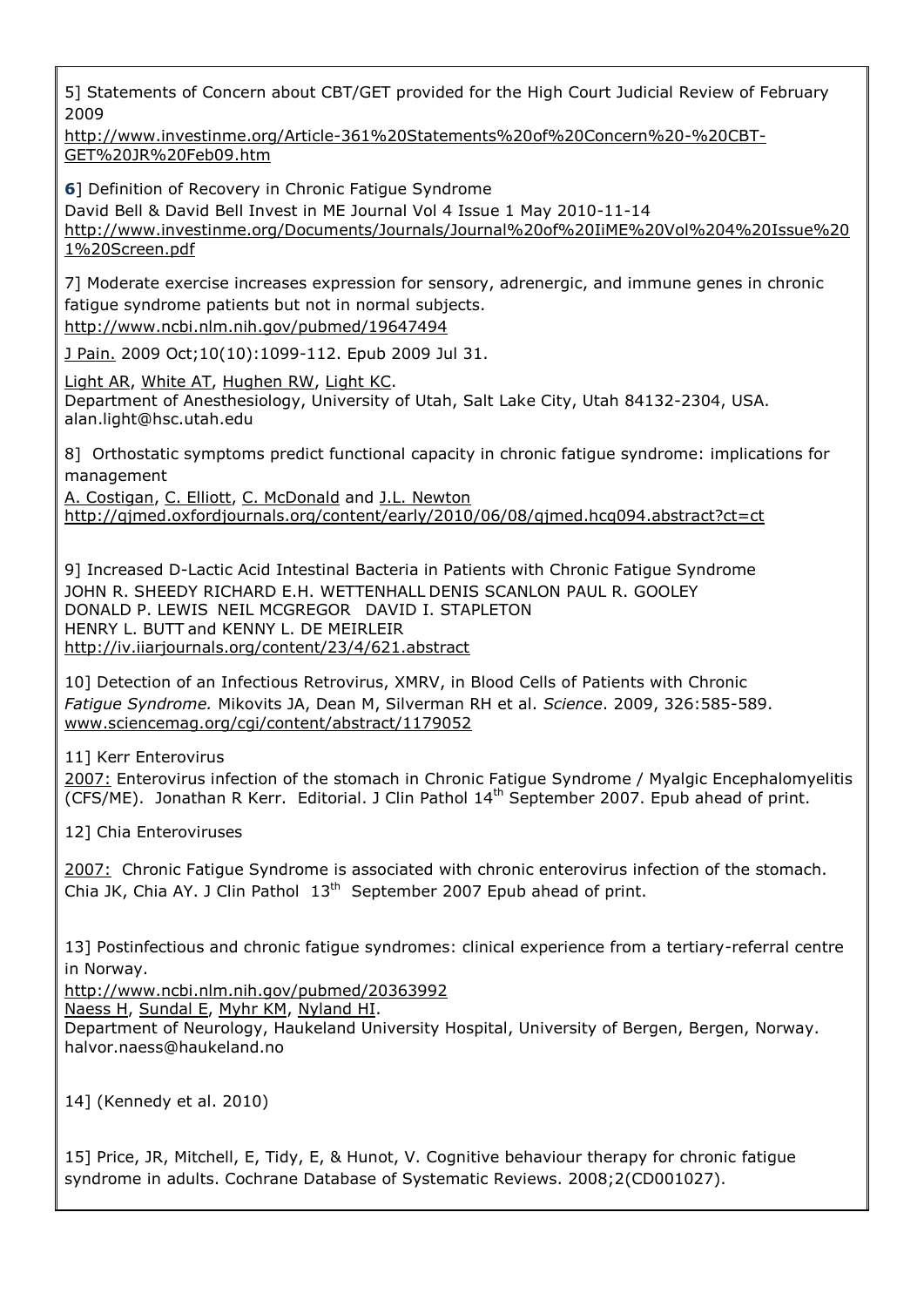<span id="page-27-0"></span>16] Chronic Fatigue Syndrome: La Bête Noire of the Belgian Health Care System. *Neuro Endocrinol Lett. 2009 Aug 26;30(3):300-311. [Epub ahead of print] Maes M, Maes Clinics, Antwerp, Belgium. Frank N.M. Twisk Twisk FNM* PMID: 19855351 [PubMed - as supplied by

publisher[\]http://www.ncbi.nlm.nih.gov/pubmed/19855351](http://www.ncbi.nlm.nih.gov/pubmed/19855351)

http://node.nel.edu/?node id=8929 published by Neuro Endocrinol Lett. 2009 Aug 26;30(3):300-311

[http://www.investinme.org/Article-361%20Statements%20of%20Concern%20-%20CBT-](http://www.investinme.org/Article-361%20Statements%20of%20Concern%20-%20CBT-GET%20JR%20Feb09.htm)[GET%20JR%20Feb09.htm](http://www.investinme.org/Article-361%20Statements%20of%20Concern%20-%20CBT-GET%20JR%20Feb09.htm)

<span id="page-27-1"></span>17] A Review on Cognitive Behavorial Therapy (CBT) and Graded Exercise Therapy (GET) in Myalgic Encephalomyelitis (ME) / Chronic Fatigue Syndrome (CFS)

*Frank N.M. Twisk and Michael Maes*

Neuroendocrinology Letters Volume 30 No. 3 2009 [\(http://www.ijcem.com\)](http://www.ijcem.com/) <http://www.investinme.org/Article-342%20CBT%20and%20GET%20Ineffective%20for%20ME.htm>

<span id="page-27-2"></span>18] Editorial (JAMA 19<sup>th</sup> September 2001:286:11)

<span id="page-27-3"></span>19](Oxidative stress levels are raised in chronic fatigue syndrome and are associated with clinical symptoms. Gwen Kennedy, Vance Spence, Jill Belch et al. Free Radical Biology and Medicine 2005:39:584-589).

<span id="page-27-4"></span>**20]** (Lecture given in Orlando, Florida, February 1999, at the International Congress of Bioenergetic Medicine).

<span id="page-27-5"></span>**21**] Interventions for the Treatment and Management of Chronic Fatigue Syndrome – A Systematic Review.

Whiting P, Bagnall A-M et al. JAMA 2001:286:1360-1368).

**22**] (ref: Cognitive behaviour therapy in chronic fatigue syndrome: a randomised controlled trial of an outpatient group programme. Health Technology Assess. 2006 Oct; 10 (37): 1-140)

<span id="page-27-6"></span>**23**] Invest in ME International ME Conference 2007 in London – [http://tinyurl.com/2we4b7]

<span id="page-27-7"></span>**24**] Wearden et al., Nurse led, home based self help treatment for patients in primary care with chronic fatigue syndrome: randomised controlled trial. BMJ 340:doi:10.1136/bmj.c1777

<span id="page-27-8"></span>**25**] Detection of an Infectious Retrovirus, XMRV, in Blood Cells of Patients with Chronic Fatigue Syndrome

Vincent C. Lombardi,<sup>1,\*</sup> Francis W. Ruscetti,<sup>2,\*</sup> Jaydip Das Gupta,<sup>3</sup> Max A. Pfost,<sup>1</sup> Kathrvn S. Hagen,<sup>1</sup>Daniel L. Peterson,<sup>1</sup> Sandra K. Ruscetti,<sup>4</sup> Rachel K. Bagni,<sup>5</sup> Cari Petrow-Sadowski,<sup>6</sup> Bert Gold,<sup>2</sup> Michael Dean,<sup>2</sup>Robert H. Silverman,<sup>3</sup> Judy A. Mikovits<sup>1,</sup> <http://www.sciencemag.org/cgi/content/abstract/1179052>

<span id="page-27-9"></span>26] [\(http://www.wpinstitute.org/xmrv/docs/wpi\\_pressrel\\_100809.pdf](http://www.wpinstitute.org/xmrv/docs/wpi_pressrel_100809.pdf) ).

<span id="page-27-10"></span>**27**] [\(http://www.cancer.gov/newscenter/\)](http://www.cancer.gov/newscenter/).

<span id="page-27-11"></span>**28**] THE BENEFITS of IMMUNOGLOBULIN